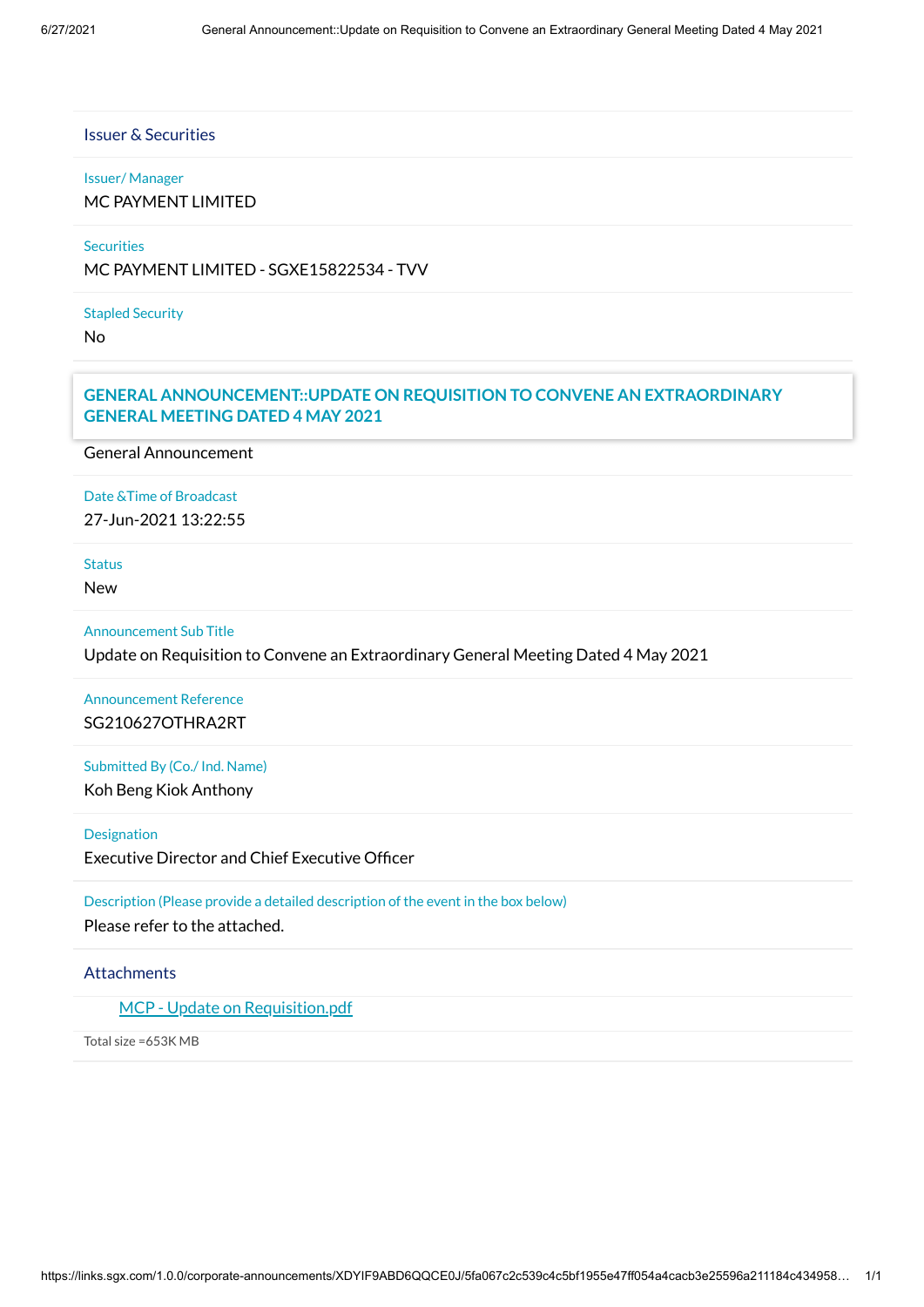

#### **MC PAYMENT LIMITED**

(formerly known as Artivision Technologies Ltd.) (Incorporated in the Republic of Singapore) (Company Registration No. 200407031R)

### **UPDATE ON REQUISITION TO CONVENE AN EXTRAORDINARY GENERAL MEETING DATED 4 MAY 2021**

The board of directors (the "**Board**") of MC Payment Limited (the "**Company**", and together with its subsidiaries, the "**Group**") refers to:

- (a) the Company's Notice of Extraordinary General Meeting dated 28 May 2021 convening a meeting of its shareholders on Wednesday, 30 June 2021 at 2.30 pm, ("**30 June EGM**") pursuant to the requisition notice dated 4 May 2021 issued by Mr Ching Chiat Kwong ("**Mr Ching**") ("**First Requisition Notice**");
- (b) the Company's circular dated 15 June 2021 on the 30 June EGM ("**First Circular**");
- (c) the Company's circular dated 24 June 2021 on the 30 June EGM ("**Second Circular**"); and
- (d) the Company's announcement dated 25 June 2021 on its response to queries raised by Singapore Exchange Regulation with respect to the Second Circular.

*Unless otherwise defined, all capitalised terms used and not defined herein shall have the same meanings given to them in the First Circular and the Second Circular.*

#### **Update on First Requisition Notice**

The Board wishes to announce that on 26 June 2021, the Company received a third statement from Mr Ching dated 26 June 2021 ("**Mr Ching's 3rd Statement**"), a copy of which is attached to this announcement solely for Shareholders' reference. For ease of reference, the Company sets out below the Company's detailed comments on the key matters raised by Mr Ching in Mr Ching's 3<sup>rd</sup> Statement. **Shareholders are advised to take Mr Ching's 3rd Statement and the Company's comments into consideration to arrive at an informed decision at the 30 June EGM.**

(a) **First**, Mr Ching claims that the Board and the Nominating Committee provided shareholders with untrue, misleading, and/or defamatory statements relating to Mr Shawn Ching Wei Hung ("**Mr Shawn Ching**"), Mr Ng Weng Sui Harry ("**Mr Harry Ng**"), and Mr Ching's disclosure on Pindan Group Pty Ltd and its related entities ("**Pindan Group**"). Mr Ching complained that the Nominating Committee wrongly stated that Mr Shawn Ching, Mr Harry Ng and Mr Ching "*had not made disclosure about Pindan or its related entities*", as Mr Shawn Ching and Mr Harry Ng were not obliged to give disclosure, since they were not directors of entities within the Pindan Group, and Mr Ching had disclosed that Pindan Group Pty Ltd went into voluntary administration on 18 May 2021.

#### **Company's comments**

Mr Ching's complaint misses the point made in the Nominating Committee's report on Mr Shawn Ching, Mr Harry Ng, and Mr Ching. The concern raised by the Nominating Committee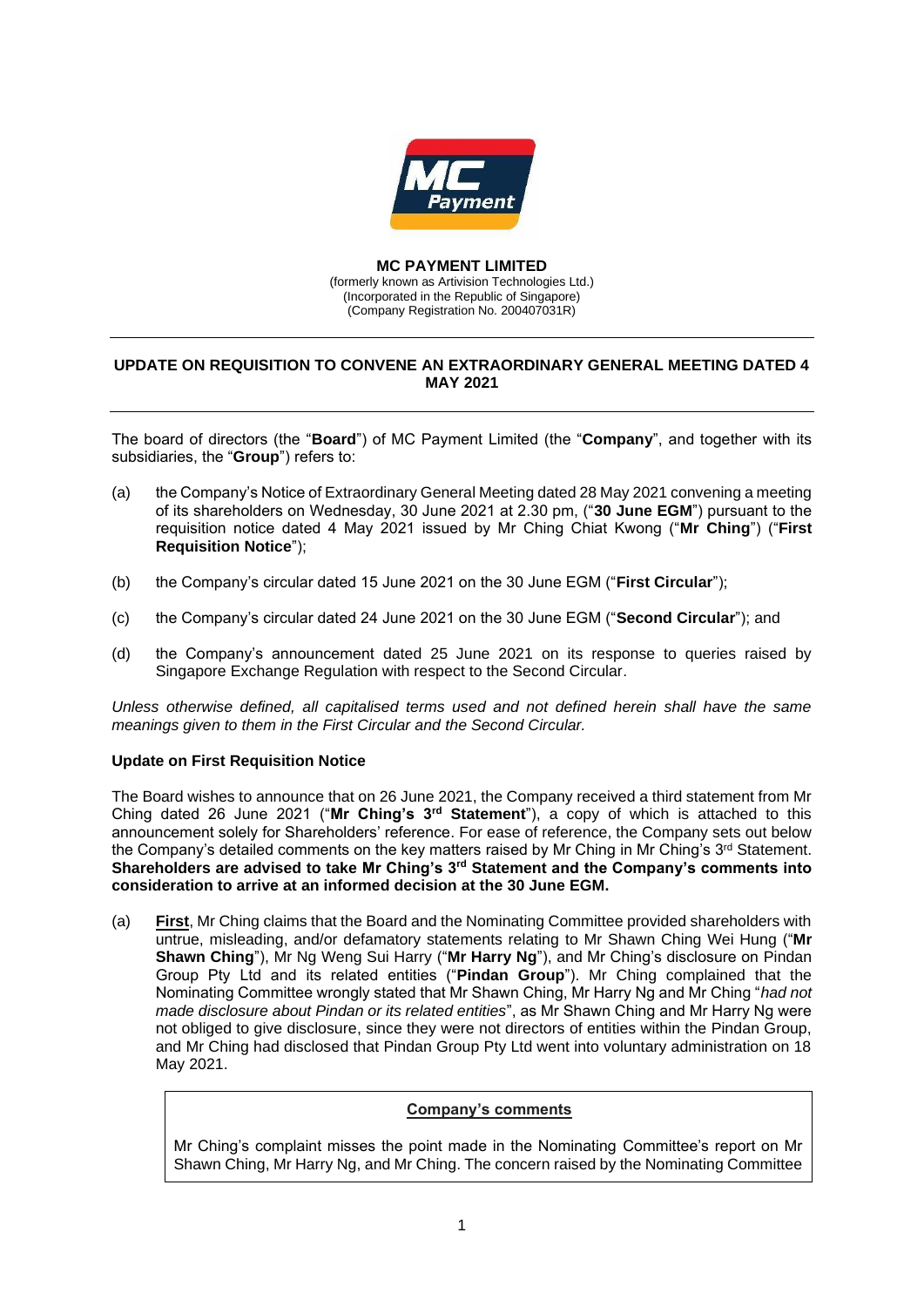arises from the fact that despite the severe financial difficulties of several entities within the Pindan Group, Mr Shawn Ching, Mr Harry Ng, and Mr Ching had not given full disclosure of the same, whether in the papers submitted to the Company as part of the assessment process, or through the Pindan Group's ultimate holding company, Oxley Holdings Limited ("**Oxley**"). What was disclosed was that some companies in the Pindan Group had been placed into voluntary administration. There was no disclosure regarding **nine** other entities in the Pindan Group that had gone into liquidation. The extent of the debts owing by various entities within the Pindan Group to contractors, sub-contractors and other creditors was also not disclosed. This is despite the fact that:

- (i) Mr Shawn Ching claimed that he is the "*Executive Director and Group General Manager of the Oxley Group … [and he is] responsible for its general operations and administration*";
- (ii) Mr Harry Ng is the Lead Independent and Non-Executive Director of Oxley; and
- (iii) Mr Ching is the Executive Chairman and Chief Executive Officer of Oxley.
- (b) **Second**, Mr Ching claims that the Board "*has not been transparent and forthcoming*" as it should not have redacted paragraph 19(g) of Mr Ching's 2<sup>nd</sup> Statement.

# **Company's comments**

The redactions at paragraphs 18 and 19(g) of Mr Ching's  $2<sup>nd</sup>$  Statement were inadvertent. As stated at paragraph 3.1.1 of the Second Circular, only redactions made to Mr Ching's  $1<sup>st</sup>$ Statement were intended: "*Please note that as Mr Ching's 1st Statement contains reference to matters which the Company regards as the subject of legal advice privilege and/or "without prejudice" privilege, appropriate redactions have been made in black.*" [emphasis added]

The accidentally-redacted portions of paragraphs 18 and 19(g) of Mr Ching's  $2<sup>nd</sup>$  Statement are reproduced below:

*18. … In particular, the Company omitted to mention that it was agreed at an urgently convened Board meeting on 14 May 2021 (at which two members of the Nominating Committee, Dr Lilian Koh and Mr Kesavan Nair was absent) to appoint Mr David Ong as an independent director of the Company. The only persons present at that urgently convened Board meeting on 14 May 2021 was Mr Anthony Koh, Mr Kim Moon Soo and Mr Albert Saychuan Cheok.*

*19.g. On 14 May 2021, the Board of the Company convened an urgent meeting (the only attendees being Mr Anthony Koh, Mr Kim Moon Soo and Mr Albert Saychuan Cheok, with two members of the Nominating Committee absent) to agree to appoint Mr David Ong as an independent director, where Mr Anthony Koh "*explained that it had taken a long effort to court Mr Ong*" and urged the Company to "*get Mr Ong in before he gets poached by other companies which are also keen to have him on board*".*

The Company notes that the matters referenced in the accidentally-redacted portions of paragraphs 18 and 19(g) of Mr Ching's 2nd Statement were also discussed at paragraph 18(i) of Mr Ching's 1<sup>st</sup> Statement, paragraph 3.3.6(f) of the Second Circular, and the Company's announcement dated 27 May 2021.

The Company maintains that the redactions in Mr Ching's 1<sup>st</sup> Statement were made because they were the subject of legal advice privilege and/or "without prejudice" privilege.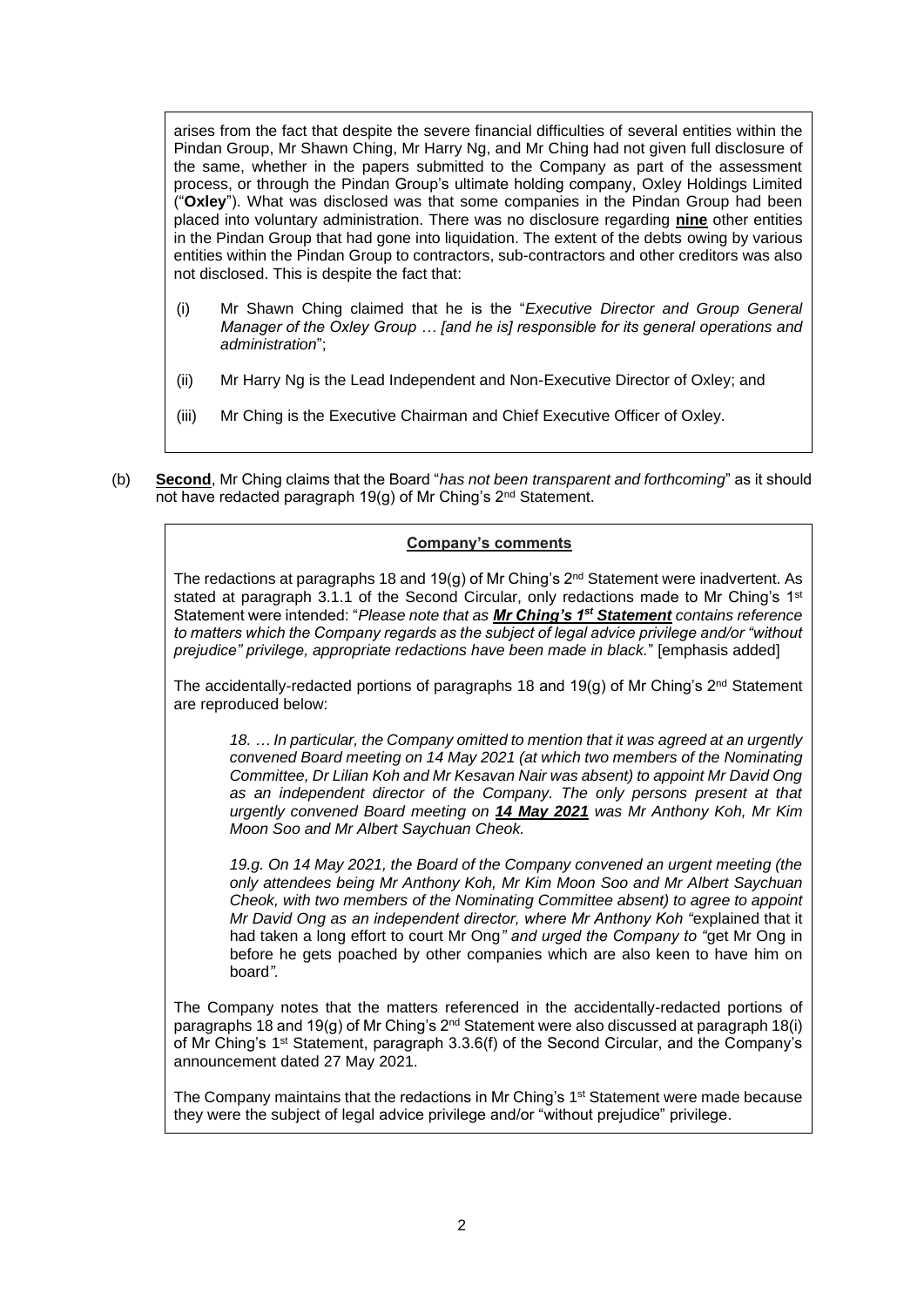(c) **Third**, Mr Ching claims the Nominating Committee is "*incapable of assessing the suitability of the Proposed Directors objectively due to, amongst other things, the position of conflict of interest they are in, being the subject of the Second Requisition Notice*".

# **Company's comments**

The Nominating Committee strenuously disagrees that it was in a position of conflict of interest, as it was simply making an independent assessment of the Proposed Directors for the consideration and benefit of the Shareholders. Full reports of the assessments made of each of the Proposed Directors are provided in the Second Circular. The criteria in assessing Mr Shawn Ching and Mr Harry Ng were further clarified in the Company's announcement dated 25 June 2021. The Nominating Committee followed a balanced, thorough, fair, holistic and embracing approach in evaluating the Proposed Directors for directorship. In assessing if the Proposed Directors were suitable to come on board a digital payments company, the Nominating Committee took into account a broad range of factors, including whether the Proposed Directors met the various regulatory governance guidelines of the SGX-ST and the Monetary Authority of Singapore, possessed the needed experience and expertise and knowledge, the image and standing required for a highly supervised business, and other relevant factors. This enabled the Nominating Committee to arrive at a holistic view of both the information provided by the Proposed Directors, as well as information that was available publicly.

The fact that the Nominating Committee has reached different conclusions from the Sponsor as to the suitability of the Proposed Directors is not reason to allege that the Nominating Committee is biased. In any event, whether the Proposed Directors are to be appointed is ultimately for the Shareholders to decide on. At the end, it is a judgment call as to whether a candidate is suitable, having regard to the interests of the Company and the Shareholders for a progressive, ambitious and innovative digital company hoping to be the best in the league.

The Company also highlights that it was Mr Ching who has put the Nominating Committee in a difficult position because of his Second Requisition Notice, in which he has sought to remove all the directors of the Company (except for Mr Kesavan Nair). In doing so, Mr Ching has brought about a situation where any unfavourable assessment of his Proposed Directors may be challenged by Mr Ching to be biased. This cannot be correct.

As to why the current Nominating Committee came to a different view on the suitability of Mr Harry Ng and Mr Shawn Ching, the Company refers to its announcement on 25 June 2021. The Nominating Committee also notes that the article by Brad Thompson referred to by Mr Ching ("*Construction company Pindan owns up to cash flow problem*") had also stated that "*Pindan director David Pringle … who co-founded the company in 1977, said Pindan was not in financial difficulty, had a strong balance sheet and healthy order book.*"

(d) **Fourth**, Mr Ching claims that by the Nominating Committee's latest standards, the Chairman of the Nominating Committee, Mr Ong Kim Huat ("**Mr David Ong**"), would not qualify as a director of the Company.

### **Company's comments**

Both the then-Nominating Committee and the current Nominating Committee applied comparable holistic and stringent criteria in their respective assessments of the candidate(s) in question. The reasons for the appointment of Mr David Ong were set out in the Company's announcement dated 27 May 2021. Mr David Ong was also interviewed by the Sponsor, who determined that he was suitable for the role.

Importantly, where Mr David Ong's credentials differed from the Proposed Directors' was in his experience as managing director with Reddot Media Inc Pte Ltd, in which Mr David Ong has applied a digital data and payments angle to hitherto-traditional location maps. The then-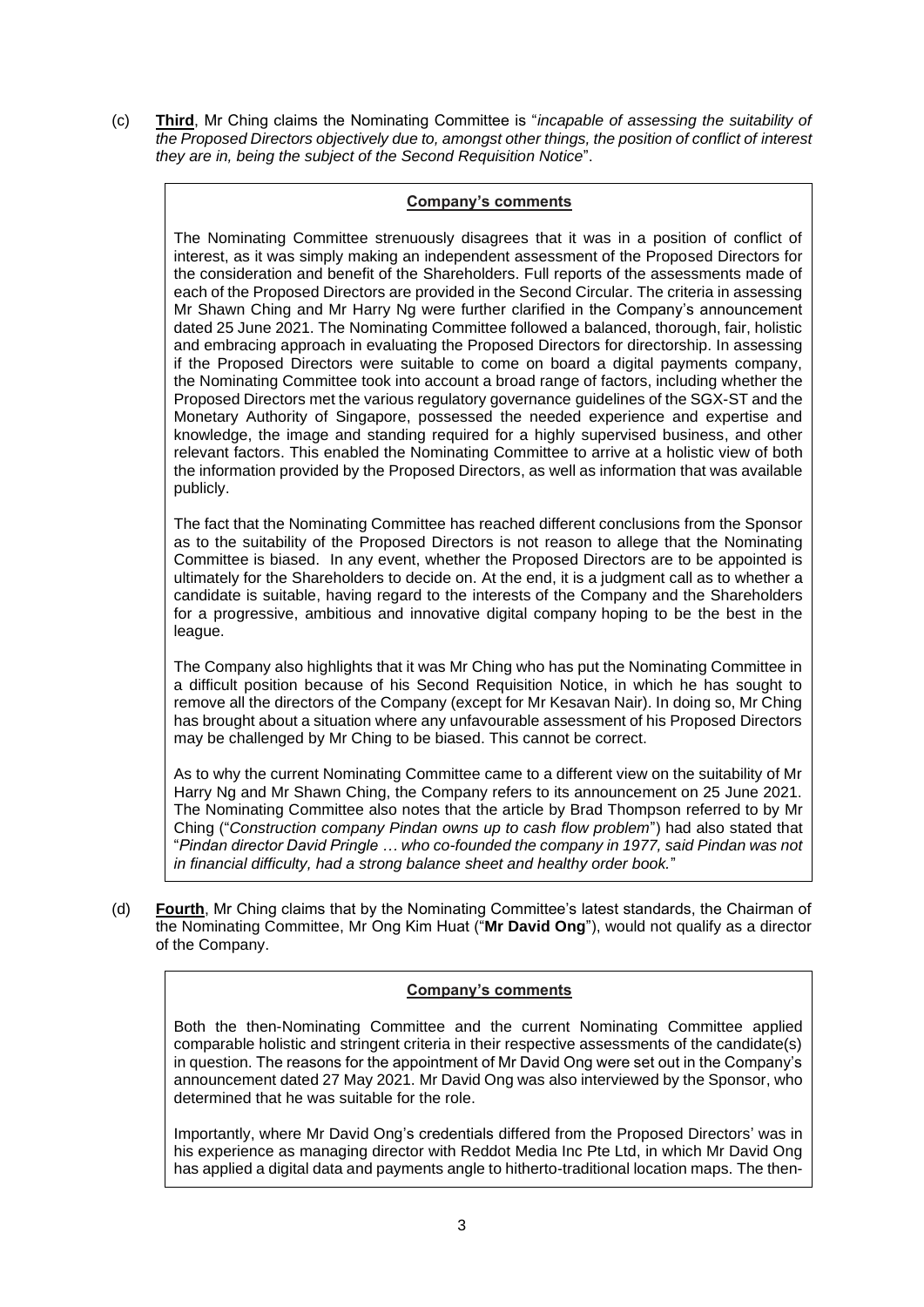Nominating Committee, in looking to see if Mr David Ong could contribute to the future innovative journey of the Company, saw that Mr David Ong's digital expertise could contribute to the Company's desire to broaden into a wider range of digital offerings, including digital augmentation products and the virtual reality versions of mapping and tourism guides. It was also assessed by the then-Nominating Committee that Mr David Ong also brings with him an independent voice, and experience and knowledge of the digital payments business. Additionally, Mr David Ong's broad base middle level income community outreach, which will form the mainstay of the Company's retail payment base, was an important valuable attribute on which the Company could potentially leverage.

It should also be pointed out that, in Mr David Ong's case, his involvement in Hon Corporation was a limited one:

- (i) Mr David Ong's directorships were fully disclosed in his resume and it could be discerned that his involvement in Hon Corporation Limited was limited.
- (ii) Mr David Ong was an independent director of Hon Corporation Limited and was thus not involved in the management of Hon Corporation Limited. Mr David Ong had assumed the position of independent director for only 9 months (i.e. from January 2020 to September 2020).

Mr David Ong's association with Hon Corporation Limited is therefore qualitatively different from the roles played by Mr Ching, Mr Harry Ng and Mr Shawn Ching in respect of Pindan. As noted in the Second Circular, (a) Mr Ching was a non-executive director of Pindan Group Pty Ltd, (b) Mr Ching, Mr Harry Ng and Mr Shawn Ching held the positions stated in the Company's comments in sub-paragraph (b) above in Oxley, which was the sole shareholder of Pindan Group Pty Ltd; and (c) while Oxley has reported the voluntary administration of 3 entities in the Pindan Group, it did not report the liquidation of 9 other entities in the Pindan Group.

It should also be noted that Mr David Ong's role in Hon Corporation Limited was set out in his resume when his appointment as a director was announced on 27 May 2021. The Sponsor was also informed of Mr David Ong's directorship in Hon Corporation Limited.

(e) **Fifth**, Mr Ching claims that one of the Proposed Directors, Mr Chee Kheng Hock, Rothschild was not invited to attend any interviews with the Sponsor or the Nominating Committee.

### **Company's comments**

As stated in the Second Circular, on 19 June 2021, the Sponsor extended an invitation to each of the Proposed Directors to be interviewed by the Nominating Committee and the Sponsor. The Company understands from the Sponsor that the aforesaid invitation to each of the Proposed Directors was extended by the Sponsor through an email from the Sponsor to Mr Ching, Mr Harry Ng and Mr Shawn Ching.

Copies of Mr Ching's 2<sup>nd</sup> Statement without redactions and Mr Ching's 3<sup>rd</sup> Statement are attached to this announcement solely for the shareholders' reference.

Shareholders and potential investors of the Company are advised to exercise caution when dealing in the shares of the Company. If in doubt about the action they should take, shareholders and potential investors of the Company should consult their stockbrokers, bankers, solicitors, accountants, tax advisers and/or other professional advisers.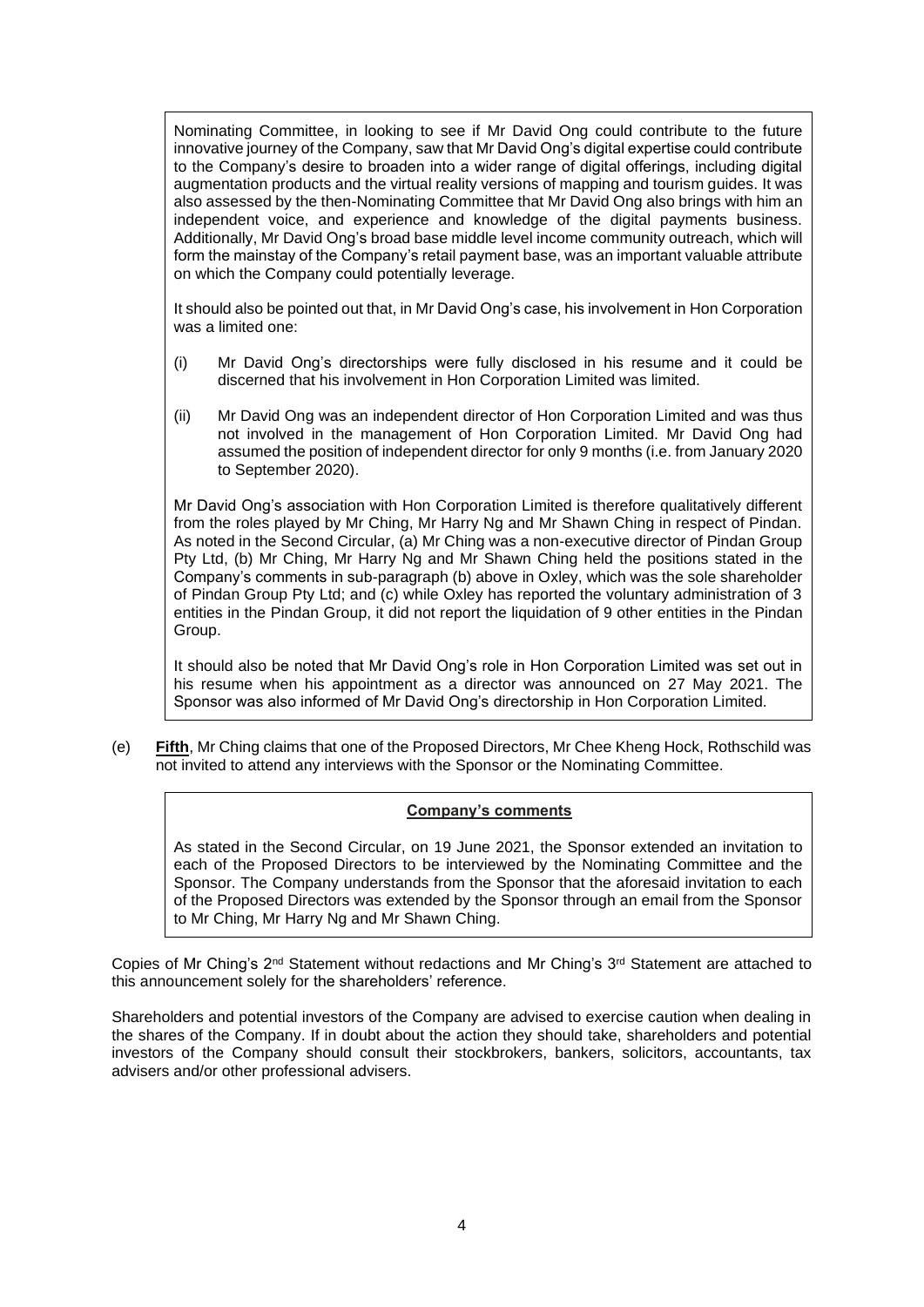#### **BY ORDER OF THE BOARD**

Anthony Koh Executive Director and Chief Executive Officer

27 June 2021

*This announcement has been prepared by the Company and its contents have been reviewed by the Company's sponsor, ZICO Capital Pte. Ltd. (the "Sponsor"), in accordance with Rule 226(2)(b) of the Singapore Exchange Securities Trading Limited ("SGX-ST") Listing Manual Section B: Rules of Catalist ("Catalist Rules").*

*This announcement has not been examined or approved by the SGX-ST and the SGX-ST assumes no responsibility for the contents of this announcement, including the correctness of any of the statements or opinions made or reports contained in this announcement.*

*The contact person for the Sponsor is Ms. Alice Ng, Director of Continuing Sponsorship, ZICO Capital Pte. Ltd. at 8 Robinson Road, #09-00 ASO Building, Singapore 048544, telephone (65) 6636 4201.*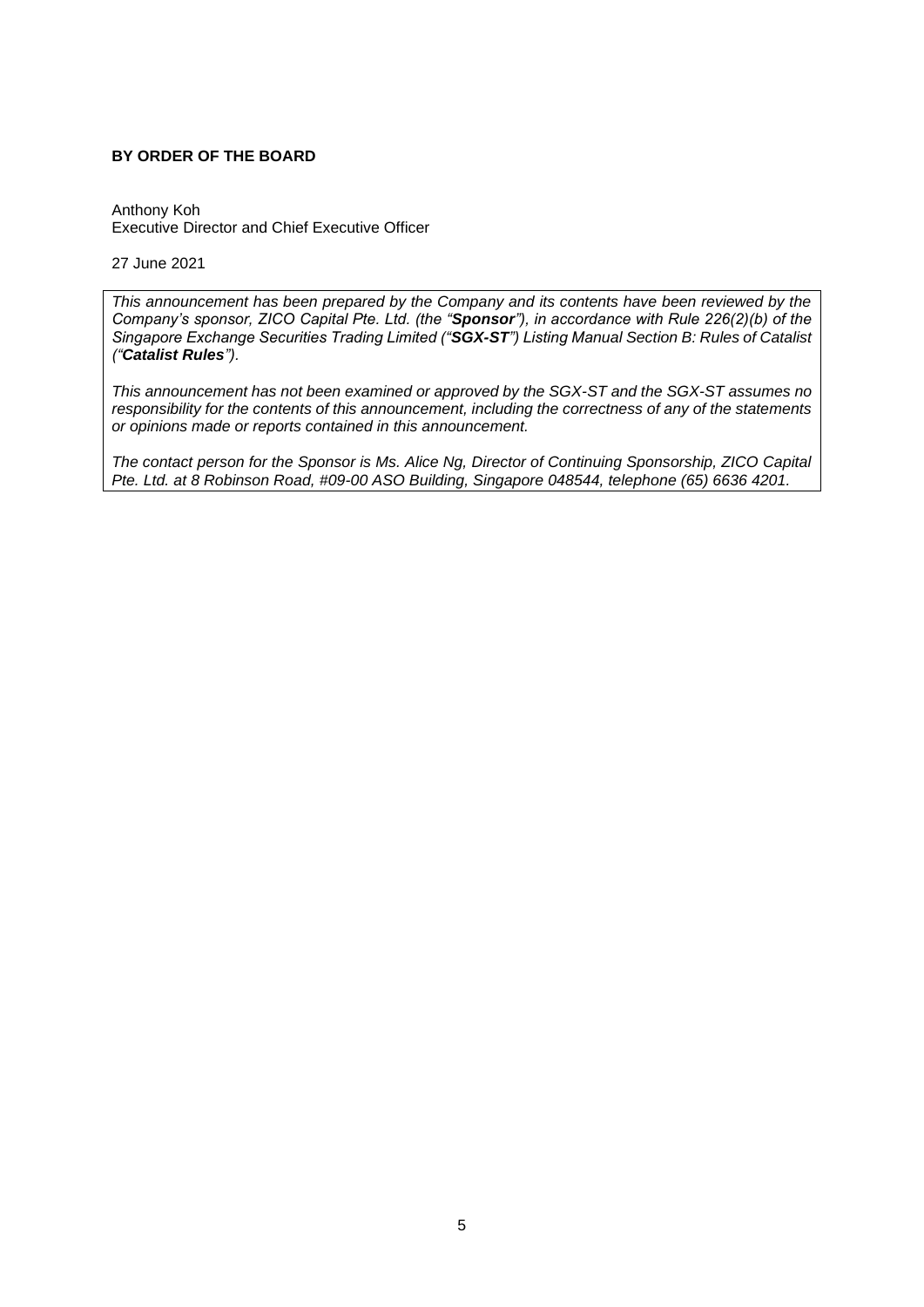# **INTRODUCTION**

- 1. I am Mr Ching Chiat Kwong, a controlling shareholder of MC Payment Limited ("**Company**"), directly holding 70,952,113 ordinary shares of the Company and a further 2,711,500 ordinary shares through my nominees.
- 2. I refer to:
	- a. My statement dated 10 June 2021 ("**Statement**"), which was reported in The Edge and Business Times on 10 June and 11 June 2021 respectively;
	- b. The Company's SGX announcement dated 14 June 2021 ("**SGX Announcement**") in response to the aforementioned articles;
	- c. CEO and Executive Director Anthony Koh ("**Mr Anthony Koh**")'s letter to the shareholders dated 14 June 2021 ("**Letter to Shareholders**"), which was reported in The Edge on 15 June 2021, and announced by the Company on 15 June 2021.
	- d. The Company's circular to its shareholders dated 15 June 2021 ("**Circular**"), which was announced by the Company on 16 June 2021, and reported in various articles, including various articles titled "*Boardroom tussle: MC Payment disputes controlling shareholder's account of financial performance*", reported by Business Times on 16 June 2021 and by Straits Times on 17 June 2021.
- 3. Despite the fact that as at 15 June 2021 (*i.e*. the date of the Circular), the Company has various information and documents, in particular the Second Requisition Notice, my Statement as well as the information on the proposed additional directors, and has been repeatedly asked to include such information and documents in the Circular, the Company has not done so. Instead, the Company presented an incomplete picture, with material omissions of key facts in the Circular. I will deal with these key facts which have been omitted in the Circular in this Statement ("**Second Statement**").
- 4. I have repeated my requests to the Company to include the Second Requisition Notice, my Statement, the information on the proposed additional directors and this Second Statement in the second circular that the Company proposes to issue before 23 June 2021.

# *A. The Company's AGM on 28 April 2021 ("AGM")*

- 5. First, in the SGX Announcement, the Board claims that my "*issues with the Company appear to have started when [my] son, Mr Shawn Ching, and Mr Harry Ng were not re-elected*" at the AGM, and that at the time of my requisition notice on 4 May 2021 ("**First Requisition Notice**"), "*it was not alleged by [me] that there was any wrongdoing or misconduct at the 28 April 2021 AGM*".
- 6. The Letter to Shareholders subsequently states that "*the Board deeply regrets this state of affairs*", and *"it is unfortunate that MC Payment and its Shareholders have been drawn in*" and that "*the Board wishes for MC Payment to continue to stay above the fray*".
- 7. The SGX Announcement and Letter to Shareholders insinuate that my loss of confidence in the Board stemmed solely from a personal unhappiness about Mr Shawn Ching and Mr Harry Ng not being re-elected at the AGM.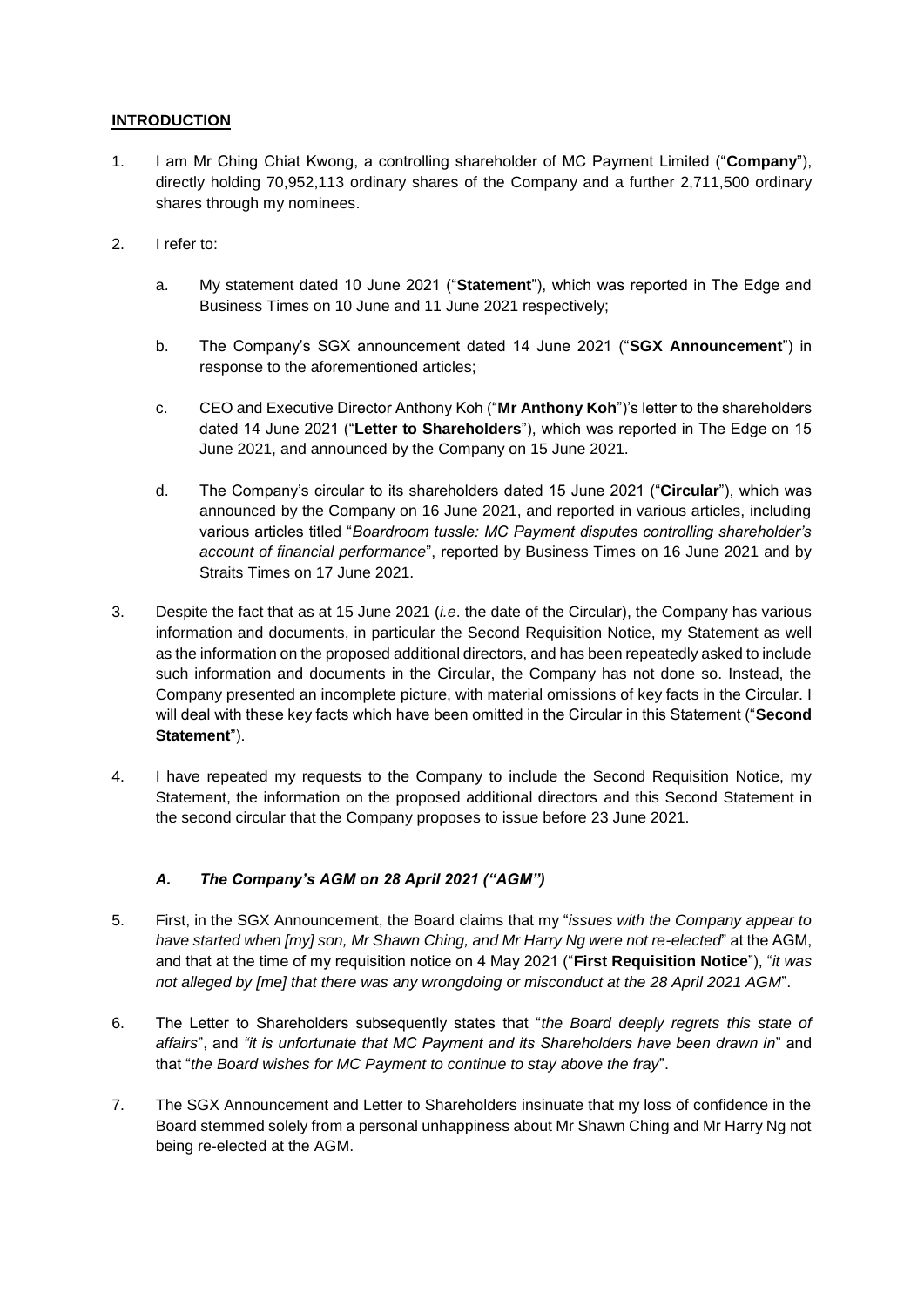- 8. That is incorrect, and fails to present the complete picture, despite the Company being in receipt of such information and documents from me. My dissatisfaction lies in, amongst other things, the manner in which the Board has conducted (and continues to conduct) itself, which I feel demonstrates a lack of basic integrity and ethical principles that one expects from the Board of the Company.
- 9. For example, I was informed that Mr Anthony Koh was one of the three directors who was originally slated to stand for re-election at the AGM, together with Mr Harry Ng and Mr Kesavan Nair. The rationale for selecting these three directors for re-election (in order to ensure that onethird of the Board retires as mandated by Regulation 111 of the Constitution), was because they were the most senior members of the Board. However, **Mr Anthony Koh later informed Mr Harry Ng that he was not confident that the shareholders would re-elect him to the Board, and Mr Shawn Ching therefore stood for re-election instead of Mr Anthony Koh**.
- 10. After Mr Shawn Ching agreed to take Mr Anthony Koh's place at the re-election at the AGM, **Mr Anthony Koh proceeded to vote against Mr Shawn Ching's re-election (as well as Mr Harry Ng's)**. This was, in my view, an underhanded move on Mr Anthony Koh's part, and throws into question his integrity and character, and casts serious doubts on whether he is suitable to continue as an executive director of the Company and whether he is fit to continue to helm the Company.
- 11. In addition, as alluded to in the SGX Announcement, I believe that the votes cast at the AGM have been manipulated. The statement in the SGX Announcement that I have "*not provided any details*" in support of this belief is not accurate. I have already provided the details to the Company on 2 June 2021, specifically that I "*was informed that shareholders of the Company were asked to sign blank proxy forms ahead of the AGM, and upon the shareholders signing the forms without indicating his or her votes in respect of the resolutions, the proxy form was subsequently filled up without the shareholders' knowledge to indicate votes in favour of resolutions 1, 3, 5 to 9, but against resolutions 2 and 4 (i.e. against the re-election of Mr Harry Ng and Mr Shawn Ching)"*. Mr Harry Ng and Mr Shawn Ching were subsequently not re-elected at the AGM, and from the number of shares (108,957,584 shares) against Mr Harry Ng and Mr Shawn Ching's re-election, all the shareholders attending and voting (other than me, Mr Harry Ng and Mr Tee Wee Sien) had seemingly voted against their re-election, including Mr Anthony Koh. This was seriously concerning to me, since the Company's Notice to Shareholders on 6 April 2021 expressly states that "*[s]hareholders (whether individual or corporate) appointing the Chairman of the AGM as proxy must give specific instructions as to his manner of voting, or abstentions from voting, in the proxy form, failing which the appointment will be treated as invalid".*
- 12. I did not provide the further evidence to the Company for investigations, as I have lost all confidence in the Board. However, the further evidence has been submitted to the relevant authorities.

# *B. The NGSC acquisition*

13. Second, the Board stated in the SGX Announcement that "*The Company did not enter, and has not entered, into any binding term sheets or agreements in relation to any acquisition of NGSC Limited*." This was also the same statement the Company provided in the Company's SGX announcement on 11 June 2021, in response to the SGX's query: "*Did the Company enter into any term sheets or agreements on the proposed acquisition?*"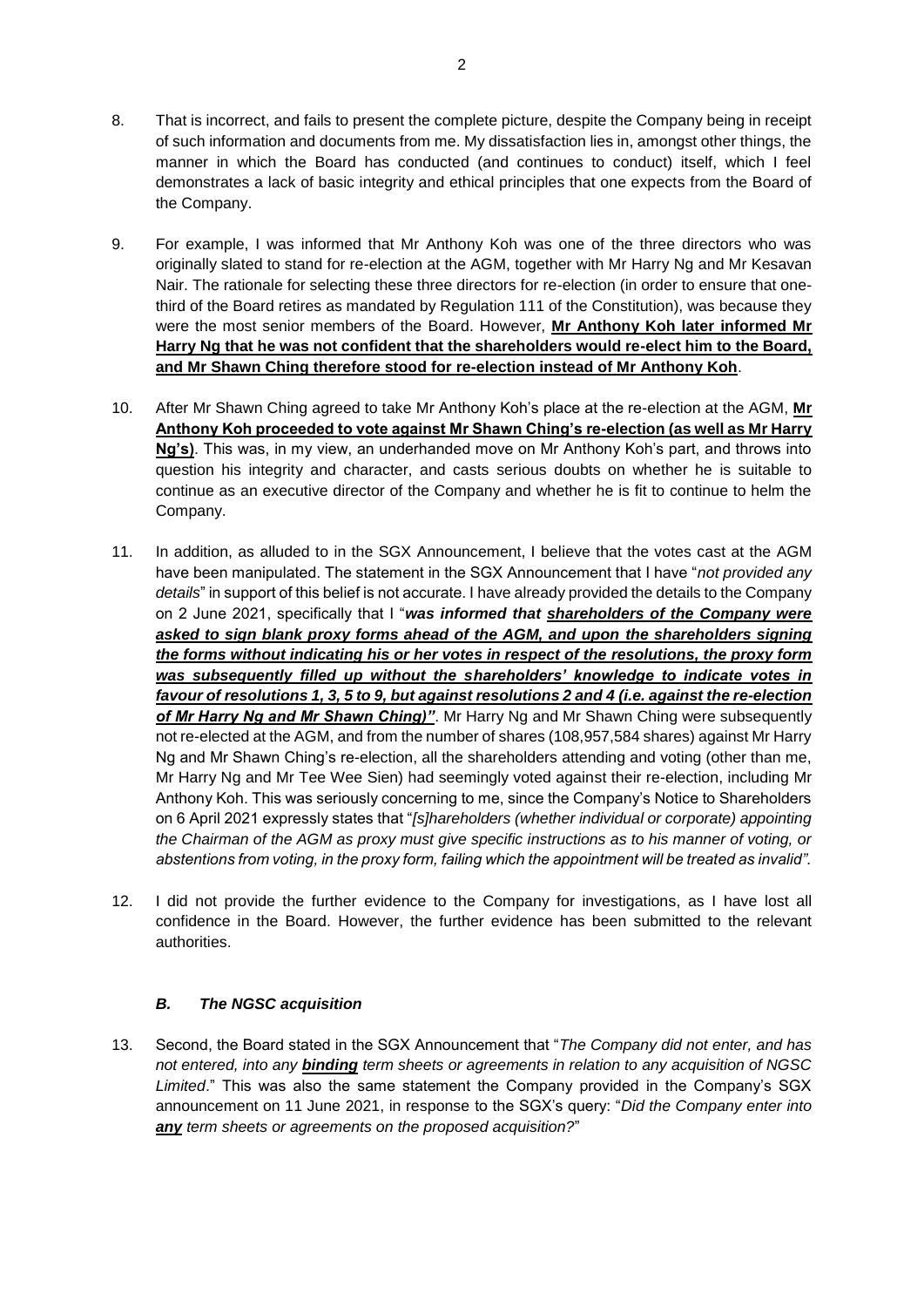- 14. I am of the opinion that the Board has evaded SGX's query, which did **not** have any qualification as to the binding nature of the term sheet or agreement. SGX's query is whether the Company has entered into **any** term sheet or agreement. In other words, if Mr Anthony Koh had executed a term sheet or an agreement, regardless of its nature, in relation to the acquisition of the shares in NGSC Limited, as provided for in the Directors' Resolution dated 30 April 2021 ("**Directors' Resolution**"), SGX's query should be answered in the affirmative.
- 15. It cannot be disputed that the Directors' Resolution annexed a non-binding term sheet ("**Term Sheet**") for the acquisition of at least 51% and up to 100% of NGSC Limited ("**Proposed Acquisition**"), and the Director's Resolution authorised Mr Anthony Koh to forthwith *"enter into the term sheet for the proposed acquisition*" on behalf of the Company and to *"complete and do all acts, deeds, and thing necessary … in connection with the Proposed Acquisition under this term sheet*". It did not merely authorise Mr Anthony Koh to engage in preliminary discussions on the Term Sheet with NGSC Limited (as suggested in the SGX announcement dated 11 June 2021); it contemplated Mr Anthony Koh proceeding to execute the Term Sheet and to carry out the Proposed Acquisition on behalf of the Company.
- 16. I have asked the Board, amongst other queries, whether Mr Anthony Koh executed the Term Sheet on behalf of the Company and whether the Company is still exploring, negotiating and/or intending to enter into the Proposed Acquisition. The Company's legal advisors have informed me on 14 June 2021 that "*due to the potentially price-sensitive nature of the information requested… the Company is currently seeking regulatory guidance from SGX on whether it is appropriate for the Company to respond to [my] queries*".
- 17. Further, I have sent the Board queries about the connections between Mr Ong Kim Huat ("**Mr David Ong**"), an independent director of the Company, and Mr Mahtani Bhagwandas, an independent director of NGSC Limited.
- 18. These queries are based on various facts, all of which have not been disclosed by the Company in the Circular. In particular, the Company did not present a complete picture of the events between 4 and 25 May 2021 at paragraph 2.1.8 of the Circular. **The Company has a copy of my Statement which sets out the entire chronology of facts, but chose not to present that to the shareholders in the Circular**. In particular, the Company omitted to mention that it was agreed at an urgently convened Board meeting on 14 May 2021 (at which two members of the Nominating Committee, Dr Lilian Koh and Mr Kesavan Nair was absent) to appoint Mr David Ong as an independent director of the Company. The only persons present at that urgently convened Board meeting on **14 May 2021** was Mr Anthony Koh, Mr Kim Moon Soo and Mr Albert Saychuan Cheok.
- 19. Despite the Company being aware of the following facts, none of these facts were informed to the shareholders:
	- a. Mr David Ong and Mr Mahtani Bhagwandas were *both* members of the Board of Hon Corporation Limited ("**Hon Corporation**"), a company listed on the Growth Enterprise Market of the Stock Exchange of Hong Kong Limited ("**GEM HKEX**"). The GEM HKEX website reflects that Hon Corporation's stocks have been suspended.
	- b. Both Mr David Ong and Mr Mahtani Bhagwandas were appointed to the Board of Hon Corporation on the same date, 23 January 2020. Both resigned from the Board on the same date, 30 September 2020. It would therefore appear that Mr David Ong and Mr Mahtani Bhagwandas are business associates.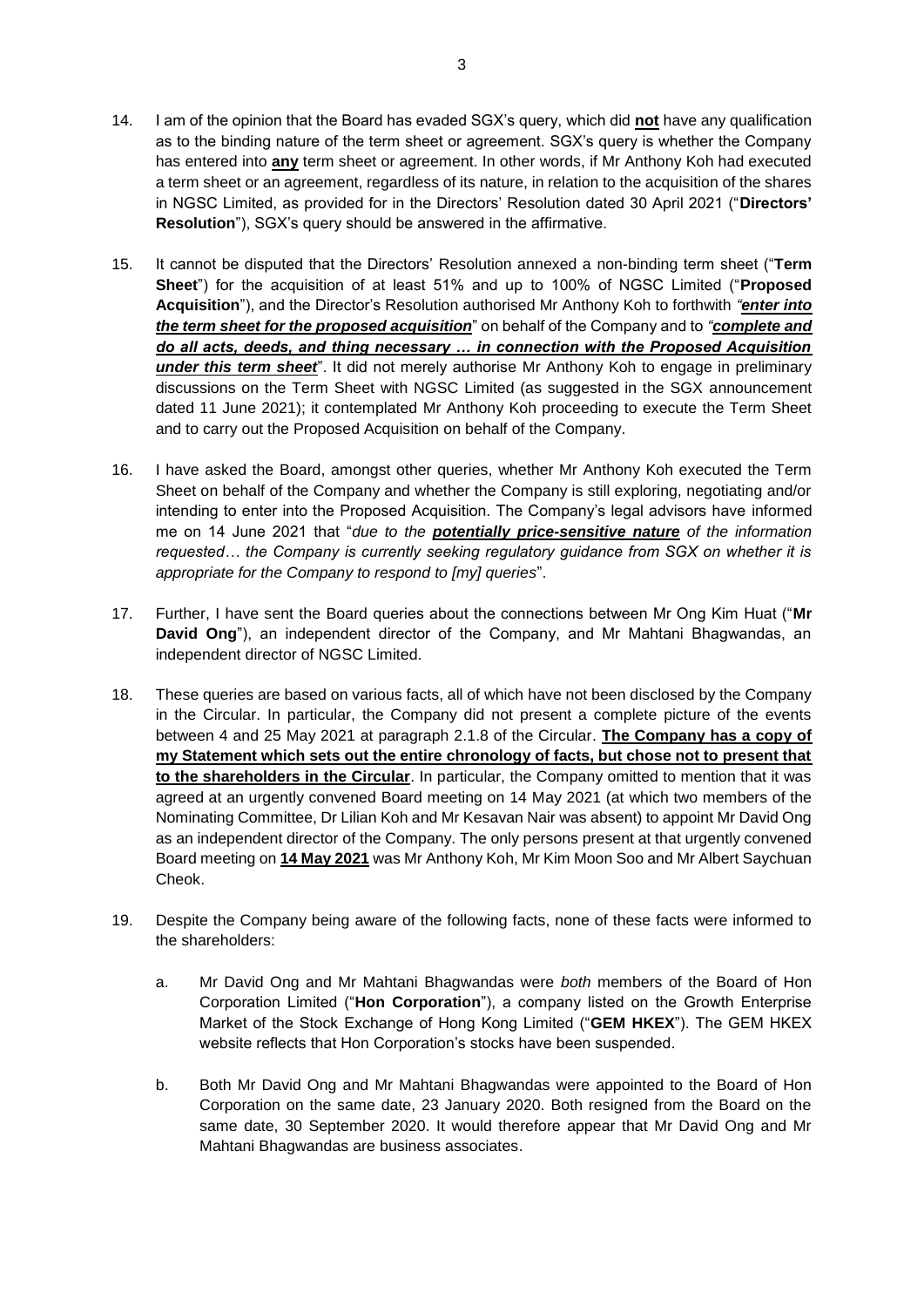- c. Sometime in March 2021, an unidentified individual introduced Mr Anthony Koh to Mr David Ong in an informal setting, where Mr David Ong allegedly expressed an openness to joining the Company as a director. I have asked the Company who is this "*unidentified individual*", and to this date, the Company has refused to answer this simple query.
- d. For reasons which the Board remains unwilling to disclose, the Proposed Acquisition and Term Sheet were put together and the Directors' Resolution authorising Mr Anthony Koh to enter into the Term Sheet on behalf of the Company was swiftly passed on 30 April 2021, **2 days after the AGM**. Mr Harry Ng and Mr Shawn Ching had never heard of the Proposed Acquisition being discussed at any Board meetings during their term up to 28 April 2021, and yet two days after Mr Harry Ng and Mr Shawn Ching were not re-elected to the Board as directors, the Board authorised Mr Anthony Koh to enter into a detailed Term Sheet on behalf of the Board and to do all things necessary in relation to the Proposed Acquisition.
- e. On 8 May 2021, barely a week after the Directors' Resolution was passed, Mr Mahtani Bhagwandas was appointed to the Board of NGSC Limited.
- f. On 10 May 2021, two days after Mr Mahtani Bhagwandas' appointment in NGSC Limited, Mr David Ong signed a Director's Declaration for Appointment in Listed Companies on 10 May 2021 in respect of his appointment as an independent director of the Company.
- g. On 14 May 2021, the Board of the Company convened an urgent meeting (the only attendees being Mr Anthony Koh, Mr Kim Moon Soo and Mr Albert Saychuan Cheok, with two members of the Nominating Committee absent) to agree to appoint Mr David Ong as an independent director, where Mr Anthony Koh "*explained that it had taken a long effort to court Mr Ong*" and urged the Company to "*get Mr Ong in before he gets poached by other companies which are also keen to have him on board*".
- h. In the Letter to Shareholders, **Mr David Ong's directorship in Hon Corporation was omitted from his CV** (despite it being originally included in Mr David Ong's CV appended to the Company's announcement of his appointment on SGX on 27 May 2021, which **pre**dated the surfacing of the Proposed Acquisition to our client and the other shareholders).
- i. Likewise, Mr Mahtani Bhagwandas' appointment to the Board of Hon Corporation was disclosed when his retirement as an independent director from Natural Cool Holdings Limited was announced on 9 April 2021, but was **not disclosed when his appointment as an independent director to NGSC Limited was announced on 8 May 2021**.
- 20. I personally find this chronology of events to be very curious. Mr Mahtani Bhagwandas and Mr David Ong, who are associated with each other, left Hon Corporation at the same time. They subsequently joined the Board of NGSC Limited and the Board of the Company at around the same time. A month after Mr Anthony Koh was introduced to Mr Ong, the Proposed Acquisition between NGSC Limited and the Company was authorised by the Board of the Company, giving a wide mandate to Mr Anthony Koh. Further, based on public searches, it appears that Mr Mahtani Bhagwandas is a shareholder of the Company.
- 21. I have therefore asked the Board, among other queries, whether Mr David Ong and Mr Mahtani Bhagwandas were involved in the Proposed Acquisition, and whether it was on Mr David Ong's and/or Mr Mahtani Bhagwandas' initiative that the Company first came to be interested in acquiring shares of NGSC Limited, which Mr Mahtani Bhagwandas also has a stake in. I have not received any response to my queries.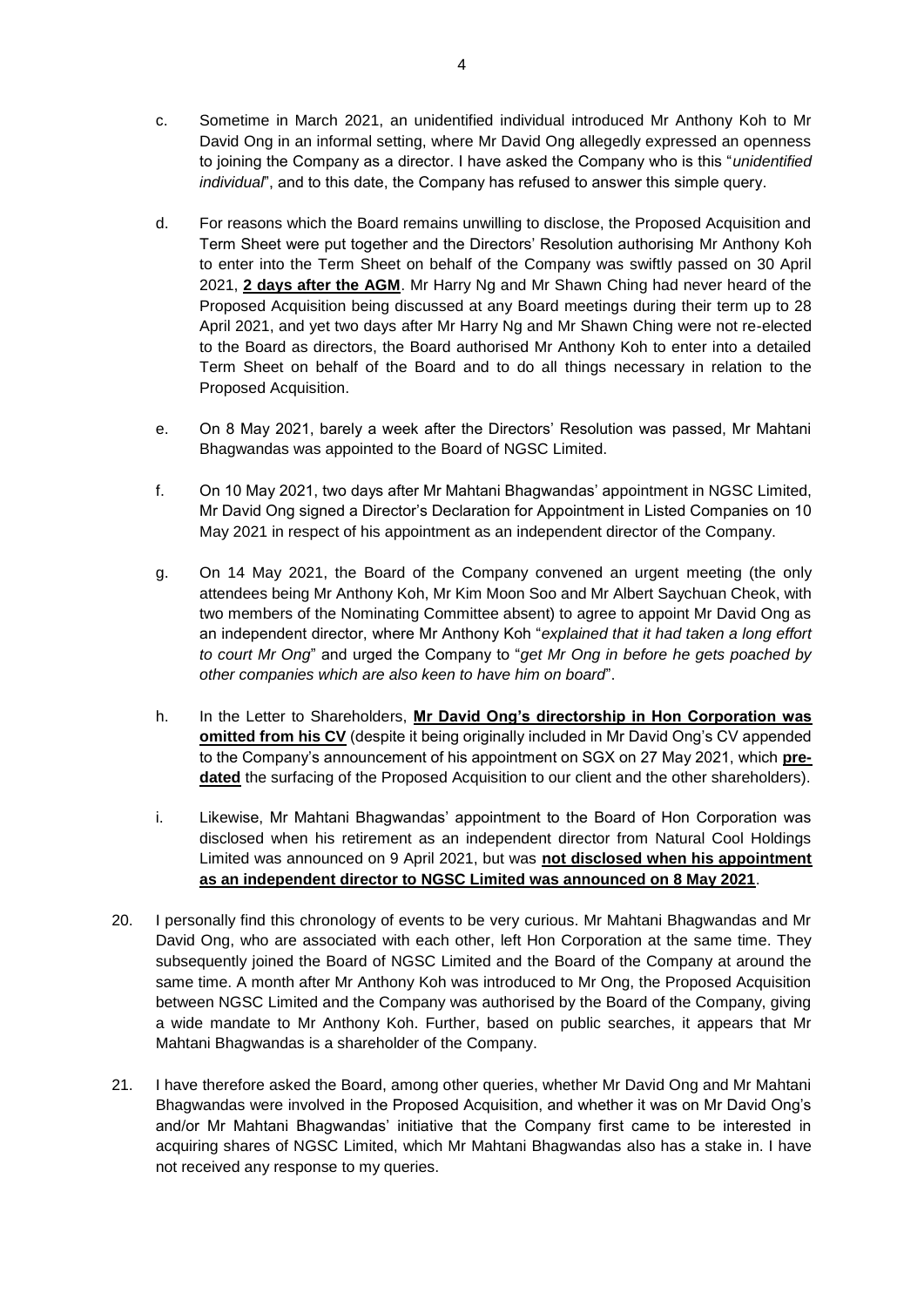22. I have also been trying to obtain more details about the Proposed Acquisition, including by exercising my rights as a shareholder to inspect the books of the Company, as this was how I found out about the Proposed Acquisition of NGSC Limited in the first place. After discovery of the Proposed Acquisition, the Board has since sought to delay and derail my inspection rights. There were two inspections of the Company's books scheduled on 10 and 14 June 2021, but on 10 June 2021, the day of the inspection, the Board refused to allow me to proceed with the inspection and claimed that it would be "*rescheduled*" to a later date. The Board subsequently only allowed me to inspect its minutes of general meetings on 18 June 2021 (contrary to its earlier agreement for me to inspect the Board meeting minutes and resolutions on 10 June and 14 June 2021). In addition, even though the Company was obliged to provide me with copies of the books by 14 June 2021, the Company is refusing to do so, and claims that it will only provide me with copies of the books on 27 June 2021 (just three days before the EGM).

# *C. The Circular*

*…*

- 23. Third, in the Circular, the Company states that my loans "*were of limited value (if at all)*" and that "*through the RTO and related agreements, [I] negotiated terms that netted a pay-out worth… the sum of S\$21.9 million*". The Circular goes on to suggest that, rather than benefiting the Company, "*it was [me] who was the net beneficiary from the 'support' [I] gave to Artivision*".
- 24. I am totally shocked by this. It cannot seriously be disputed that the Company benefited substantially from the funds that I injected into it and the undertakings of financial support that I provided. The Company was loss-making from 2017 to 2019 and had negative equity from 2017 to 2019. It was in critical need of funds in order to support future operations and to operate as a going concern.
- 25. It is noteworthy that **the Company's Annual Report 2020 confirms that my financial support and involvement constituted almost all of the reasons why the Company could be considered a going concern in the last financial year**:

*… these financial statements have been prepared on a going concern basis as the Directors are of the view that it is appropriate to do so having considered the following:*

- *On 28 January 2021, the Company completed the placement of 62,305,295 of new ordinary shares (before share consolidation of 50 shares to one share) at the issue price of \$0.00963 per new share to the Company's controlling shareholder, Mr Ching Chiat Kwong ("Mr Ching"), raising gross proceeds of \$600,000.*
- *Redemption of the bonds payable amounting to \$6,875,000 and the corresponding interest payable of \$3,168,000 as at 31 December 2020 on 18 February 2021 via an allotment and issuance of 64,516,129 of postconsolidation ordinary shares to Mr. Ching at an issue price of \$0.155.*
- *The Company completed the Proposed Transaction on 18 February 2021 (the "Completion"). With the Completion, the Group will be able to generate future cash inflows from its new business activities.*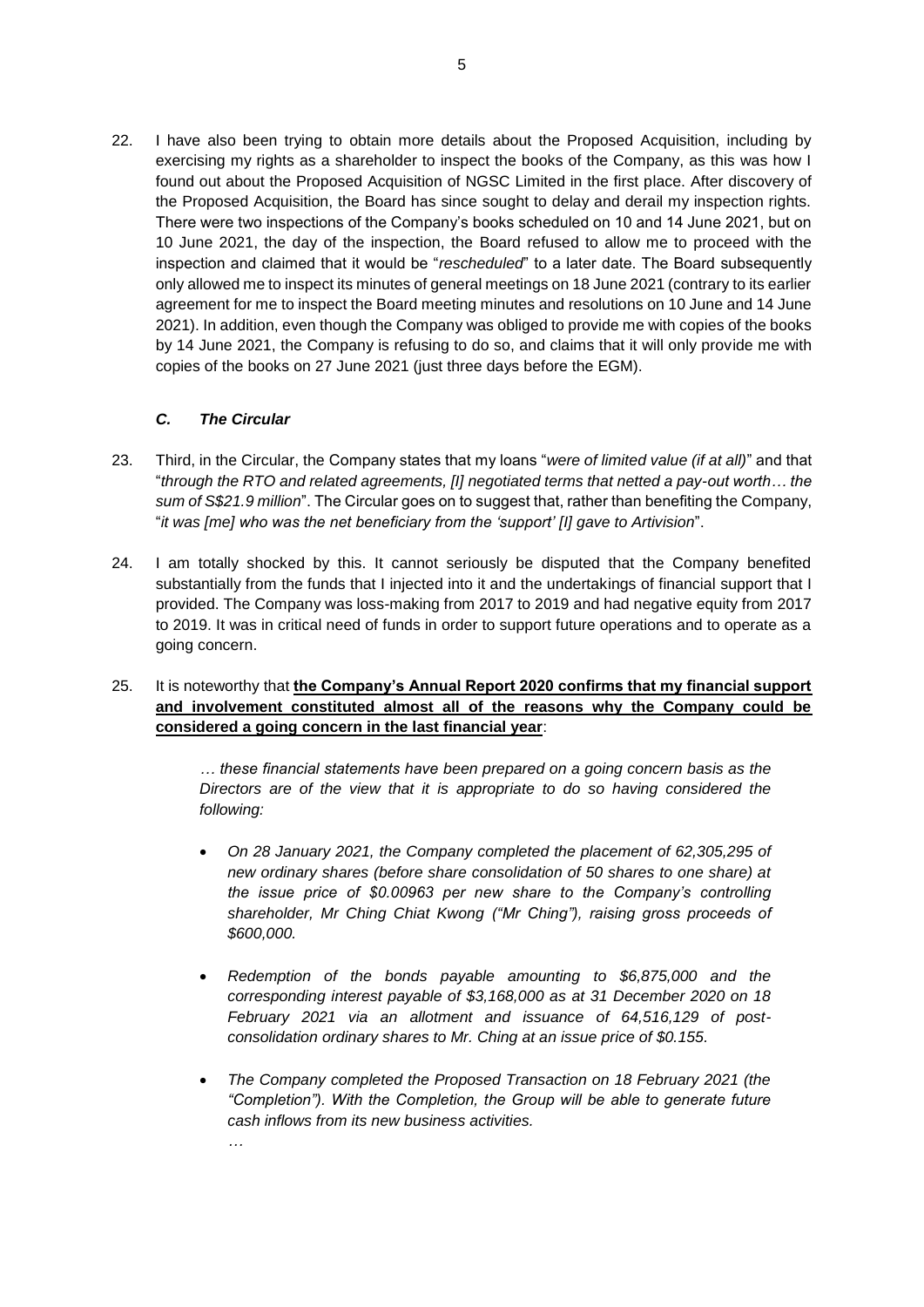- *The controlling shareholder of the Group, Mr Ching had undertaken to provide adequate funds to the Group to enable it to continue its operations on a going concern basis and also to enable the Group to pay its liabilities as and when they*  fall due, at least for another twelve months from the date of the approval of the *financial statements. Accordingly, Mr Ching has entered into an unsecured loan agreement with the Company in March 2019, pursuant to which Mr Ching granted a loan to the Company of a principal amount of \$300,000 to be disbursed in monthly instalments of \$50,000 per month beginning from the month of April 2019, at an interest rate of 10% per annum. Mr Ching has, in October 2019 and March 2020, extended additional unsecured loans amounting to an aggregate of \$47,450 and \$70,000 respectively, at an interest rate of 10% per annum. During the financial period ended 31 December 2020, Mr Ching has, in July 2020, extended additional unsecured loan amounting to \$142,000, at an interest rate of 10% per annum for working capital purposes. In November 2020, Mr Ching extended the repayment date of the loans to one year from the date of release of the escrow monies.*
- 26. Additionally, the financial statements of Mobile Credit Payment Pte Ltd (now known as MC Pay Pte Ltd) ("**MCP**") for the financial year ended 31 December 2018 – under Mr Anthony Koh and Mr Kim Moon Soo's management – records that MCP and its subsidiaries incurred a net loss of \$8,352,914, had net current liabilities and net liabilities of \$5,639,725 and \$4,702,295 respectively. The financial statements also record that MCP was only able to continue as a going concern because, amongst other things, I extended a committed loan facility of up to \$800,000, and had also undertaken to invest or procure up to \$4 million for the subscription of shares in MCP or to procure the full conversion of bonds subject to successful completion of the RTO. In or around 2018, I had also introduced investors to subscribe for convertible bonds of up to \$8 million with MCP to further support MCP, without any payment of introducer fees to me. **My financial support was therefore not just towards Artivision Limited, but also towards MCP. My financial support towards MCP has improved their financial position.** In MCP's financial statements for the year ended 31 December 2019, it was recorded that MCP's and its subsidiaries' net loss and net liabilities have been reduced to \$1,565,162 and \$2,431,688 respectively.
- 27. The Circular also fails to mention that the RTO could **not** have been completed without my support – in particular, my execution of the Settlement Agreement to acquire (and redeem) all the Company's outstanding bonds and options from their respective holders. This was because one of the terms of the RTO was for the Company not to have any bonds, options or securities convertible into shares of the Company as at completion.
- 28. The necessity of the Settlement Agreement was expressly recognised in the Company's SGX announcement on 2 May 2020 in relation to the RTO and the key terms of the Settlement Agreement:

*The Proposed Settlement Arrangements are necessary to enable the Proposed Acquisition, as the Company would not normally be regarded as a suitable reverse takeover partner with the amount of debt and convertible securities currently outstanding. The Proposed Settlement Arrangements provide the Target Group*  and the Vendors with certainty that the Company will not carry extensive liabilities, as well as assurance that they are entering into a partnership with a *supportive major Shareholder, who brings additional value to the Group and the Target Group following Completion (collectively, the "Enlarged Group"),*  and has the capacity to provide financial support through the conversion of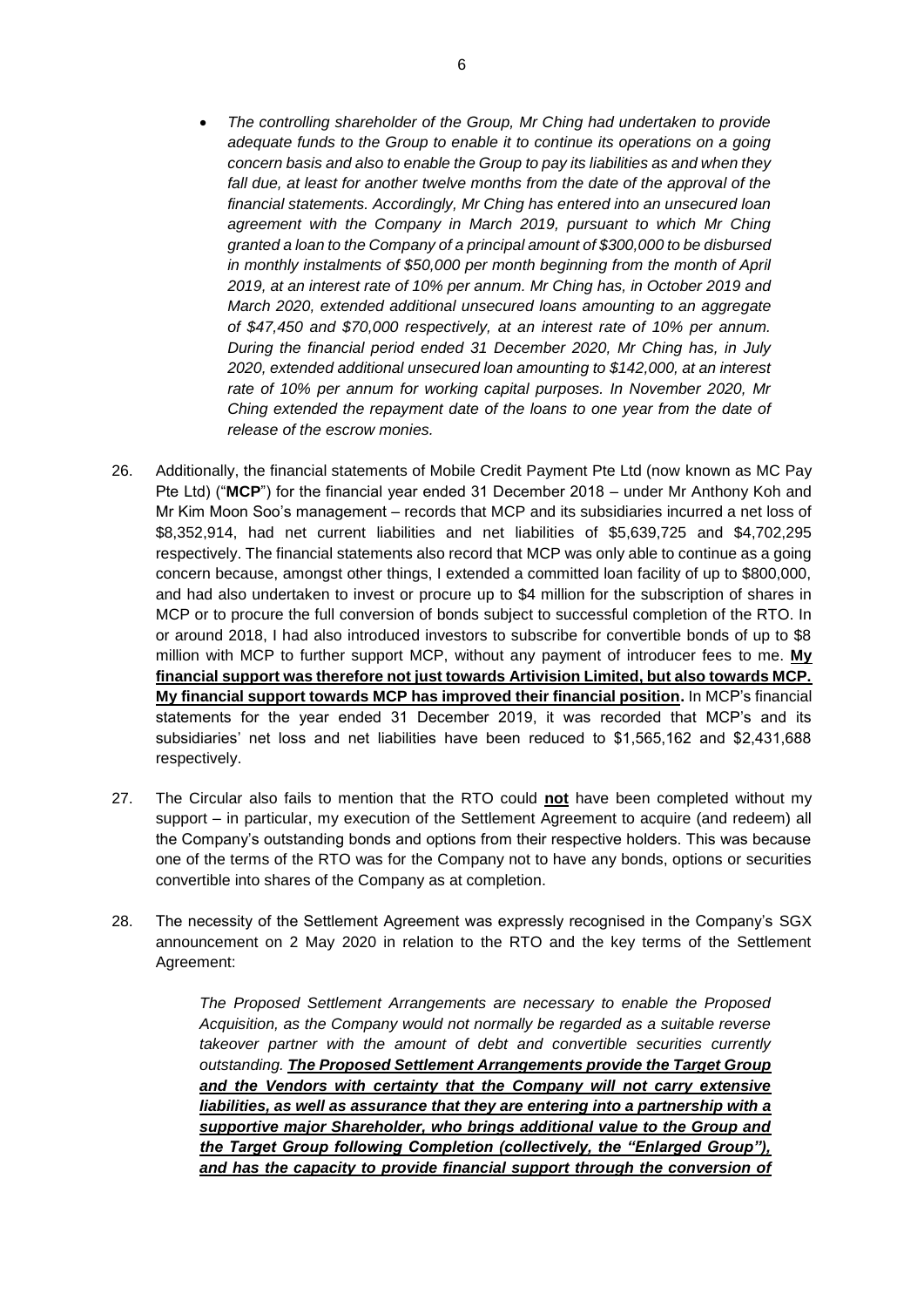# *the Company Options at exercise prices above the Issue Price of the Consideration Shares.*

29. The amount of outstanding Company bonds (including accrued interest) as at 17 December 2020 was approximately S\$10 million. No Company options were acquired under the Settlement Agreement, as all of them had expired on 4 April 2020. I acquired and redeemed all the Company bonds in consideration of the issue and allotment of 64,516,129 shares at the issue price of S\$0.155 per share (aggregating approximately S\$10 million), and the Artivision EGM circular dated 31 December 2020 records:

> *The Settlement Sum and the Settlement Shares Issue Price were determined, taking into account the Convertibles Requirement, the financial support provided by Mr. Ching to the Group in the previous three financial years ended 31 March 2019, and the rationale for and the benefits of the Proposed Acquisition and the Settlement Agreement.*

- 30. At the Artivision EGM on 22 January 2021, where various ordinary resolutions relating to the RTO were voted upon, 100% of the shareholders of the Company voted in favour of the proposed allotment and issuance of 64,516,129 shares to me at a share price of S\$0.155 per share.
- 31. As a result of the RTO being completed, the S\$1 million proceeds from the Company's disposal of Artimedia Pte Ltd which were placed in escrow (as per one of the conditions for SGX to waive the Company's compliance with Rule 1017(1)(a) of the Catalist Rules) could be withdrawn, and were withdrawn by the Company on 26 February 2021. These funds now form part of the Company's working capital (as reflected in the Company's Annual Report 2020).
- 32. I did not have to support the RTO or enter into the Settlement Agreement. I also did not have to provide undertakings of financial support and numerous unsecured loans in my personal capacity to keep the Company afloat. But I did so, because I believed in the Company's potential, and I believed that the RTO would benefit all shareholders. Mr Anthony Koh himself even recently stated on 9 June 2021 that the RTO and listing was necessary for the Company's business to "*drive the needed scale to compete*". In fact, it was Mr Anthony Koh who first approached the Company on behalf of MCP to seek listing options, which eventually culminated in the RTO.
- 33. Quite apart from my extensive financial support, the Circular also fails to mention that I have introduced not just investors to support the Company's business, but that the Company continues to leverage on my extensive network and business experience to create business and investment opportunities for the Company's payment solutions business. In fact, I was the one who introduced Mr Anthony Koh to various contacts in the Asian countries in which MCP now operates and holds various payment licences.
- 34. In the circumstances, it is factually inaccurate for the Board in particular, Mr Anthony Koh to now turn around and say that my loans, financial support, and personal contributions to ensure the completion of the RTO, were of "*limited value*" and only benefited myself.

### *D. Material non-disclosures and omissions from the Circular*

35. I believe that the Board is trying to distract the shareholders from its own conduct. This is obvious from the fact that the Circular does **not** address any of the concerns I raised in my Statement, Second Requisition Notice, and various letters to the Company. **It also does not address any**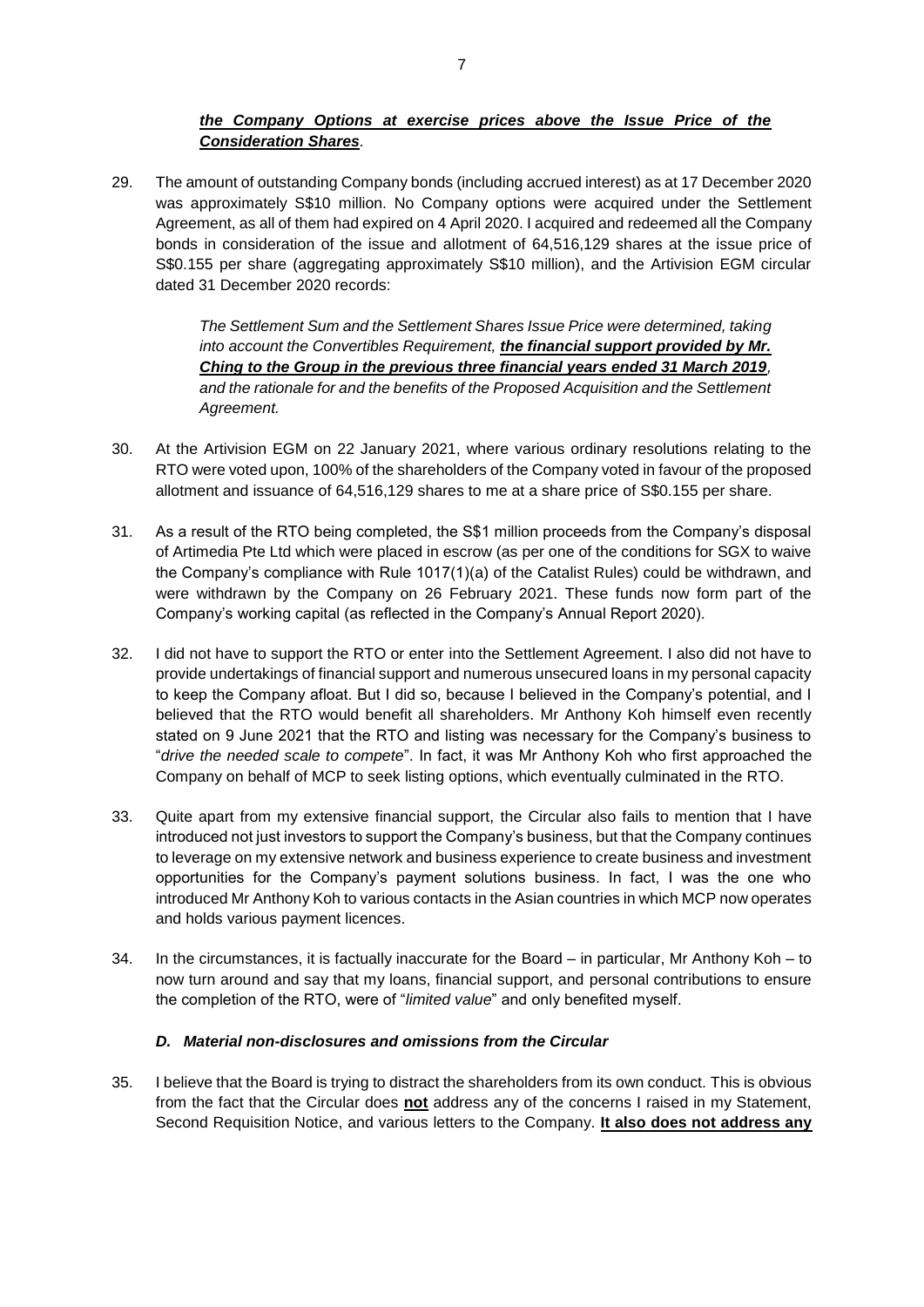**of the reasons for my loss of confidence in the Board, nor does it provide any clarification on the Proposed Acquisition of NGSC Limited**.

- 36. As mentioned, the Board has not disclosed to the shareholders the full set of information and documents that I requested it to include in the Circular ahead of the EGM, including the Second Requisition Notice, my Statement, and the CVs and information about the proposed directors in the First Requisition Notice. I am of the view that this is necessary for the shareholders to make an informed decision on how to exercise their votes at the EGM. **However, the Circular excludes all this relevant and material information so as to present only a one-sided view of matters**.
- 37. I feel that the one-sidedness of the Circular is especially apparent in the Board's discussion of the suitability of the directors proposed in my First Requisition Notice. For instance:
	- a. In relation to Mr Harry Ng, Mr Shawn Ching and myself:
		- i. The Circular fails to explain that Mr Harry Ng is intimately familiar with the affairs and finances of the Company because he served as its director from 2008 to 2021 (*i.e.* approximately 13 years). Further, Mr Harry Ng spent substantial time with the team working on the RTO, and brought the RTO to its completion. Mr Harry Ng has more than 30 years of experience in finance, accounting and audit, and sits on the boards of four listed companies.
		- ii. The Circular does not mention that Mr Shawn Ching is a director of various other listed and non-listed companies, and is responsible for the general operations and administration of the Oxley Group, and will apply his business expertise, skills and network to contribute to the management and growth of the Company.
		- iii. The Circular also does not mention that I, as the Executive Chairman and CEO of Oxley Holdings Limited, and a director of various other listed companies, have the requisite experience and expertise to contribute to the Company. The Company has benefitted and drew from my wealth of experience and broad network to grow its payment solution business. I have also introduced investors to the Company, without any payment of introducer fees to me. More critically, as a controlling shareholder of the Company, I am firmly committed to ensuring that the Company engages in sustainable growth in order to protect shareholder value and maximise returns.
		- iv. All the above information was provided to the Company **before** the issuance of the Circular. However, the information was omitted. The Company instead chose to present an unfairly one-sided picture by alleging that *"none of the Proposed Directors appear to be familiar with the affairs of the Group*" (which is inaccurate for the reasons stated above), and in contrast, Mr Anthony Koh and Mr Kim Moon Soo are "*familiar faces to MCP's customers; the relationships that Mr Koh and Mr Kim have with MCP's customers are critical to the business of the Group*".
	- b. In relation to Mr Chee Kheng Hock Rothschild ("**Mr Chee**") and Mr Tan Chee Keong ("**Mr Tan**"):
		- i. The Circular fails to mention that Mr Chee has direct relevant experience in the business of the Company, as he was previously the Chief Commercial Officer of Red Dot Payment and the General Manager of Red Dot Payment's overseas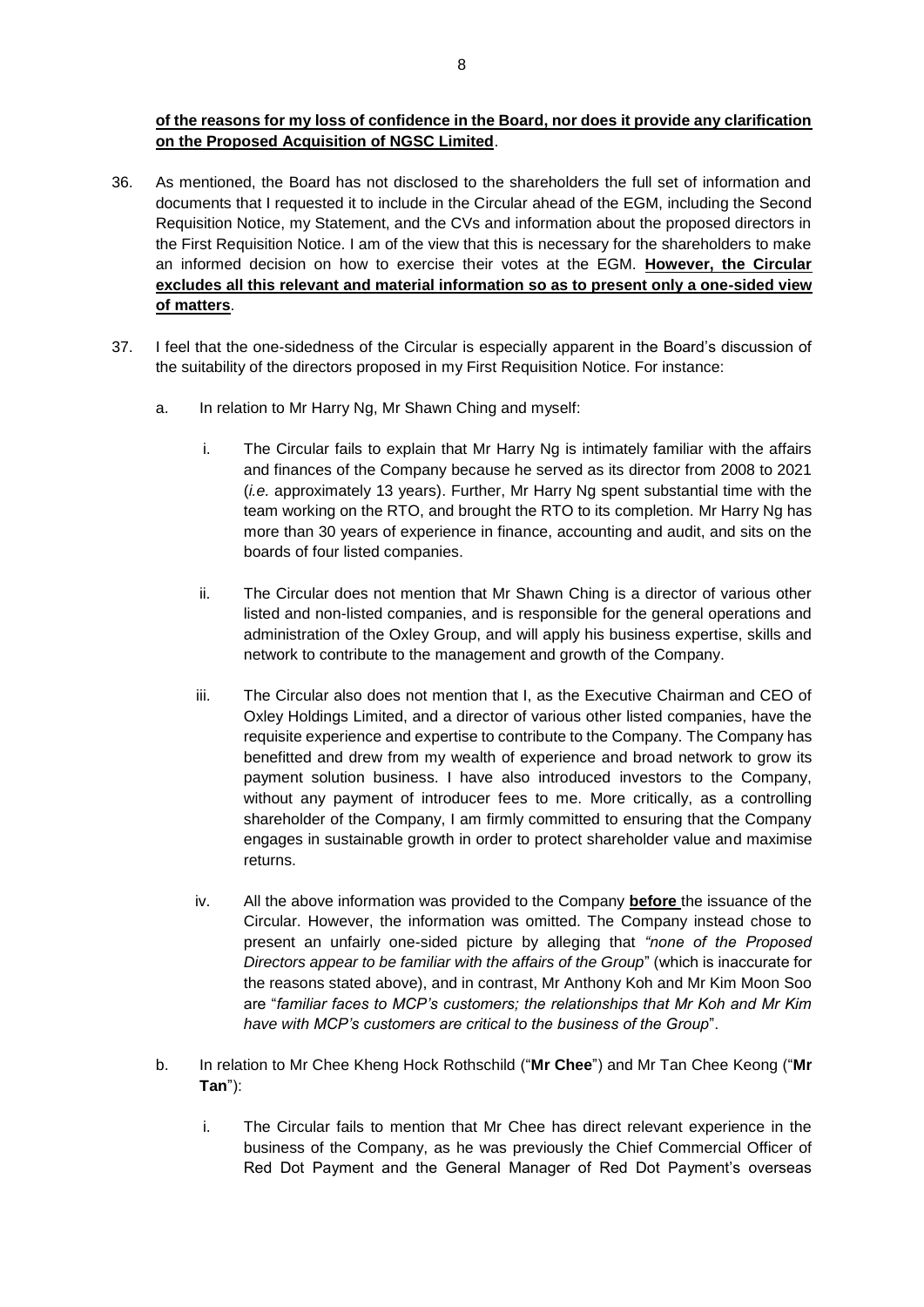subsidiaries (Indonesia and Thailand). Mr Chee is currently the Portfolio Manager of Chee Swee Cheng & Company Pte Ltd.

- ii. Similarly, Mr Tan has over 10 years of experience in the payment industry and vast knowledge of the process and policies involved in the business landscape. Mr Tan is currently the Head of Payments Consulting in American Express International Inc.
- iii. Again, the above information was not included in the Circular despite being provided to the Company in advance. Instead, the Circular simply states that it "*has not verified the information on Mr Chee Kheng Hock, Rothschild and Mr Tan Chee Keong*". This is despite the information in the First Requisition Notice being provided as early as 4 May 2021, and supplemented by the further information and CVs provided on 14 June 2021.
- 38. The Board has also deemed it fit to incur further costs and expenses for the Company by engaging a public relations firm and to issue the Letter to Shareholders which encloses **only** the CVs of the existing management and provides misleading information, for instance, the nondisclosure of Mr David Ong's directorship in Hon Corporation up to September 2020. Likewise, Mr David Ong's directorship in Hon Corporation was omitted from the Circular.
- 39. I am of the opinion that the Board made a calculated decision to exclude the proposed directors' CVs and information from the Circular. The Company's legal advisors only requested for the nominated directors' CVs and information on 9 June 2021, and imposed a deadline for these documents to be submitted by 16 June 2021. Despite the nominated directors submitting all the requested information on 14 June 2021, ahead of the Company's deadline and ahead of the date of the Circular, the Company went ahead to issue the Circular **without** including the nominated directors' information. The Company inaccurately stated that "*the requested information and documents were furnished to the Company after the Latest Practicable Date [defined as 11 June 2021], on 14 June 2021*", despite the fact that various information and documents, including my Statement and the Second Requisition Notice, were furnished to the Company even before 11 June 2021.
- 40. According to the Company, the information about the nominated directors in the ordinary resolutions will only be provided "*on or before 23 June 2021"*, which is **less than 5 clear working days before the EGM**, and would not be sufficient time for the shareholders to consider the information therein properly. This also fails to comply with the Company's initial representation in its SGX announcement on 28 May 2021 that the Circular "*provid[ing] further information on the Requisitioned EGM and the ordinary resolutions sought to be passed by Mr Ching"* would be circulated not less than 14 clear working days before the EGM.

### *E. Concluding remarks*

41. In the Letter to Shareholders and the Circular, the Board is trying to shift the emphasis to the existing management's purported contributions to the day-to-day operations of the Company's business as a reason for opposing the resolutions in my Requisition Notices. This conflates the roles of the *executive* (*i.e.* the individuals handling the operational side of the Company's business), and who are paid salaries for their executive functions, and the *Board* (*i.e*. the directors who supervise the executives, and who owe fiduciary duties to the Company and are responsible for, amongst other things, compliance with the Companies Act, Catalist Rules, and treating shareholders fairly and equitably).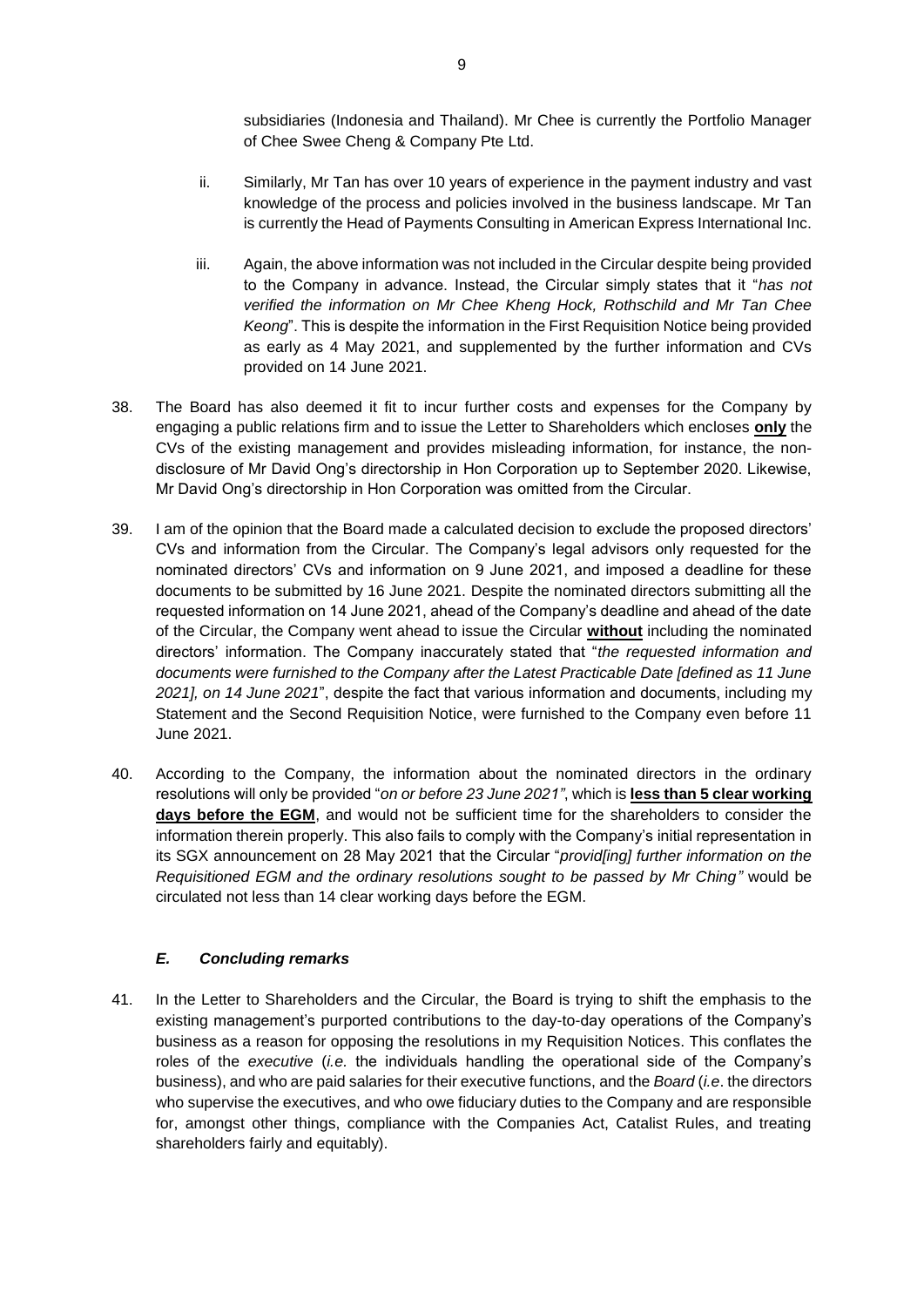- 42. The executive and the Board play different roles precisely to ensure that there is good corporate governance. In view of the matters mentioned in my Statement (a copy of which is enclosed) and this Second Statement, it is imperative for the five additional directors to be appointed to the Board to serve as a check and balance against the current Board in view of the manner in which the current Board has conducted itself. Again, it is misleading for the Company to state that I have not explained "*how or why the appointment of these five directors would be beneficial to the Company or would further strengthen its corporate governance*". I have explained this in my Statement, which the Company chose not to disclose and address in the Circular, so as to present an incomplete and misleading picture to the shareholders.
- 43. I have completely lost confidence in the current Board. I believe that there is a marked lack of character and integrity in the way that the current Board has treated its shareholders and has conducted the Company's affairs. I am unable to support the Company under this sort of leadership.
- 44. It is for these reasons that the resolutions in my First Requisition Notice and my Second Requisition Notice are of utmost importance. The resolutions therein are interrelated because the decision to appoint Mr Harry Ng, Mr Shawn Ching, Mr Chee, Mr Tan and myself, would reasonably be affected by the decision to remove Mr Anthony Koh, Mr Kim Moon Soo, Mr Albert Saychuan Cheok, Dr Lilian Koh and Mr David Ong from the Board. I have repeatedly asked the Company to move the resolutions in both Requisition Notices at the same EGM on 30 June 2021, as this would also save time and costs for the Company and cause the least inconvenience to shareholders, but the Company has refused to do so, preferring instead to incur more costs and expenses for the Company. This makes it even more important for the directors nominated in my First Requisition Notice to be appointed to the Board so that they can serve as a check and balance on the existing management of the Company, pending the EGM for the removal of the current Board (save for Mr Kesavan Nair).
- 45. I have asked that a copy of the Second Requisition Notice, my Statement, the information on the proposed additional directors and this Second Statement be circulated to the shareholders forthwith, and in any event, together with the second circular that the Company intends to circulate to the shareholders. As the Company's legal advisors have confirmed most recently by way of a letter dated 16 June 2021 that "*the Company had already extended an opportunity for [my] comments to be included in the second circular to be issued provided that [I] inform [them] of the same by 18 June 2021*", and I have provided the Second Requisition Notice, my Statement, the information on the proposed additional directors and this Second Statement by 18 June 2021, the Company should abide by its agreement and include these documents in the second circular and not continue to withhold material information from the shareholders.

Mr Ching Chiat Kwong 18 June 2021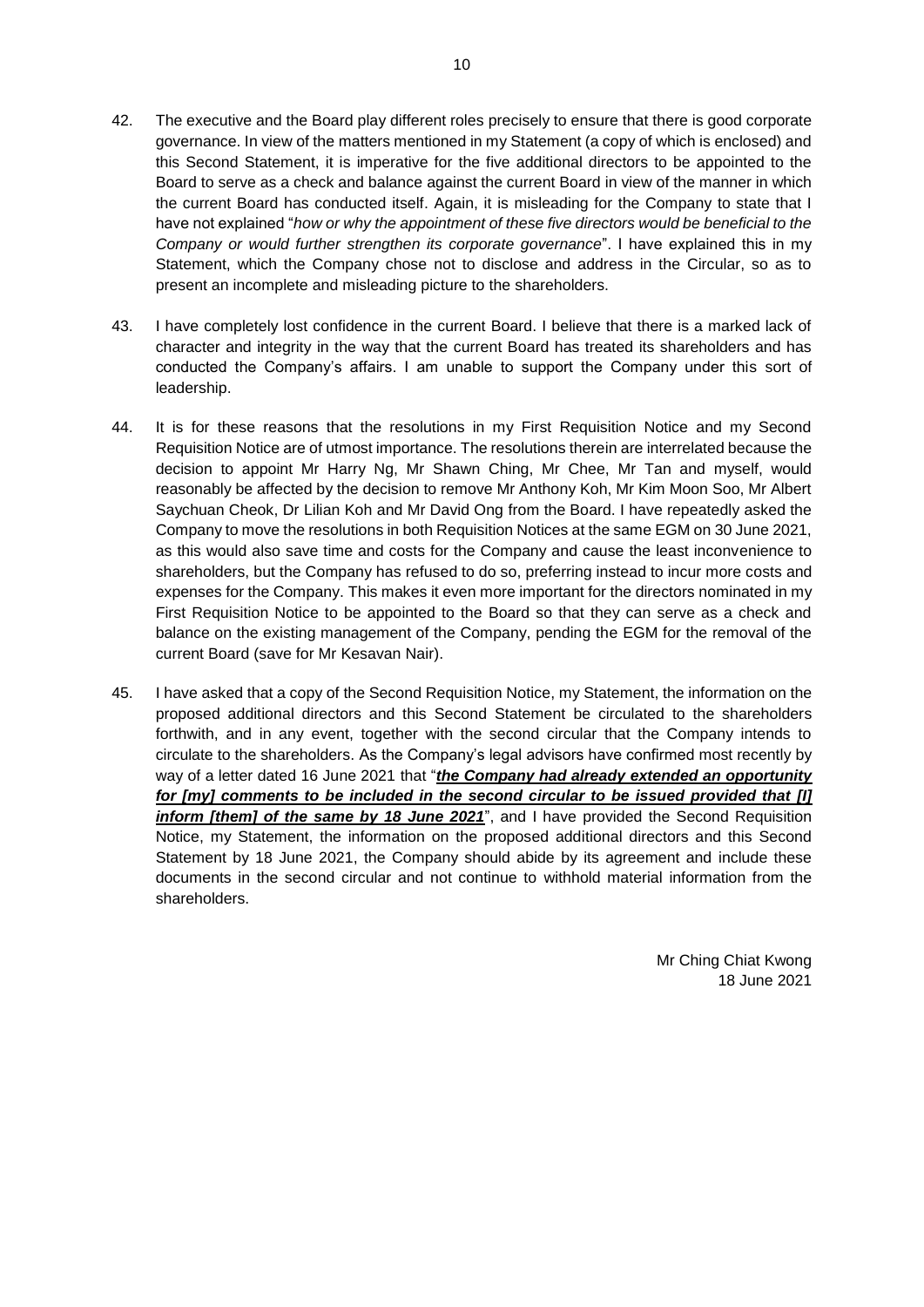- 1. I am Mr Ching Chiat Kwong, a controlling shareholder of MC Payment Limited ("**Company**"), directly holding 70,952,113 ordinary shares of the Company and a further 2,711,500 ordinary shares through my nominees.
- 2. I refer to the Company's second circular to its shareholders dated 23 June 2021 ("**Second Circular**"), which was announced by the Company on 24 June 2021, and the Company's SGXNet announcement on 25 June 2021 ("**SGX Announcement**").
- 3. In the Second Circular, the Nominating Committee ("**NC**"), relying on certain articles, made various disparaging comments about one of Oxley Holdings Limited ("**Oxley**")'s subsidiaries, Pindan Group Pty Ltd ("**Pindan**"), and Pindan's related entities ("**Pindan Related Entities**"). The NC also claimed in the Second Circular and the SGX Announcement that "*these events concerning the Pindan entities has raised cause for concern*" and this was one of the NC's reasons for allegedly determining that Mr Harry Ng, Mr Shawn Ching, and I are not suitable candidates for directorship in the Company.
- 4. However, the Sponsor disagrees with the NC's assessment, and instead "*is of the view that the information relating to Pindan Group as at the date hereof generally reflects general business challenges and does not cast doubt on the integrity and character of*" Mr Harry Ng, Mr Shawn Ching, and myself. As stated in Oxley's SGX announcement on 18 May 2021, "*[d]ue to the challenges posed by COVID-19 pandemic that caused delays to construction activities, project completions and collection of project proceeds, the board of directors of Pindan Group decided to place Pindan Group into voluntary administration*".
- 5. Further, I note from the Second Circular that the NC stated that Mr Harry Ng, Mr Shawn Ching, and I "*had not made disclosure about Pindan or its related entities*" in our various returns and forms. That is both inaccurate and misleading. As a former non-executive director of Pindan, I had disclosed Pindan's voluntary administration in the form titled "*Director's Declaration*" which I completed and provided to the Company's legal advisors on 14 June 2021. The relevant extract from my completed form is set out below:

| 7. Has any company, or enterprise, during the<br>period when you were one of its directors<br>(whether executive or non-executive) or<br>shadow directors or where you were a director                                                                                                   | Yes - Pindan Group Pty Ltd (incorporated in<br>Australia, a wholly owned subsidiary of Oxley<br>Holdings Limited).                                                                                                                                                         |
|------------------------------------------------------------------------------------------------------------------------------------------------------------------------------------------------------------------------------------------------------------------------------------------|----------------------------------------------------------------------------------------------------------------------------------------------------------------------------------------------------------------------------------------------------------------------------|
| (whether executive or non-executive) or<br>shadow director within the 2 years after<br>cessation of your directorship been put into                                                                                                                                                      | Pindan Group Pty Ltd has on 18 May 2021<br>appointed voluntary administrators.                                                                                                                                                                                             |
| receivership, compulsory liquidation, creditors<br>voluntary liquidation, administration, company<br>voluntary arrangement or any composition or<br>arrangement with its creditors generally or<br>any class of its creditors?                                                           | Due to the challenges posed by COVID-19<br>pandemic that caused delays to construction<br>activities, project completions and collection<br>of project proceeds, the board of directors of<br>Pindan Group decided to place Pindan Group<br>into voluntary administration. |
| If so, please provide full particulars and in<br>each case please state the name, the nature<br>of business, the date of commencement of<br>winding up, administration, receivership etc.,<br>and the amount involved together with an<br>indication of the outcome or current position. |                                                                                                                                                                                                                                                                            |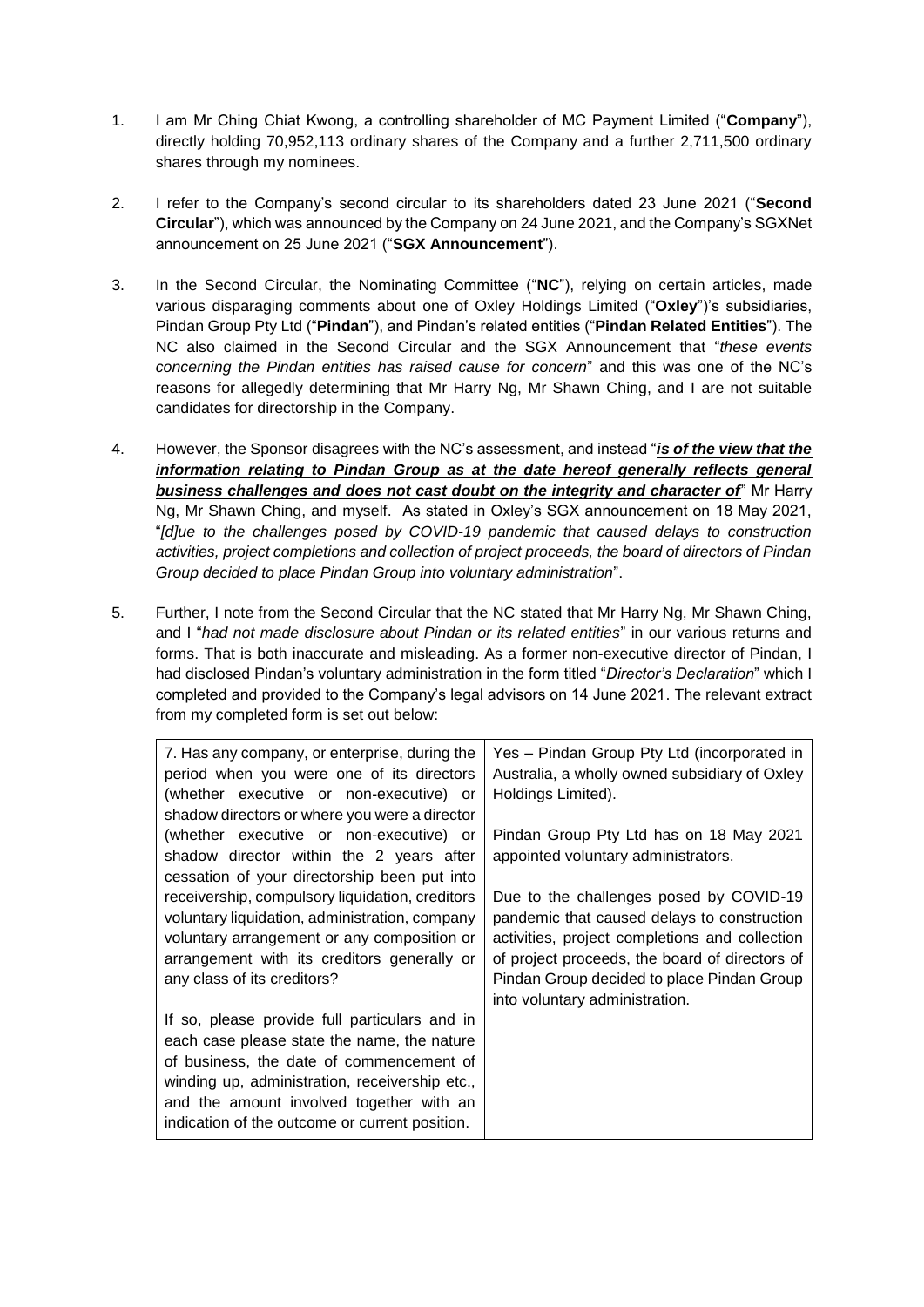- 6. As for Mr Harry Ng and Mr Shawn Ching, they did not make a similar disclosure in their forms because they are not directors of Pindan. The forms which the Company's legal advisors requested Mr Harry Ng and Mr Shawn Ching to fill out did not require them to disclose information about a subsidiary of Oxley or related entities to that subsidiary, when they are not even directors of those entities.
- 7. In the premises, I find it inaccurate and misleading for the Board and the NC to state in the Second Circular that Mr Harry Ng, Mr Shawn Ching and myself "*had not made disclosure about Pindan or its related entities*", as this gives shareholders the false impression that we have not been transparent and forthcoming with information. The fact that the Board and the NC would provide shareholders with untrue and misleading information, and resort to making defamatory statements, speaks for itself.
- 8. If anything, it seems to be the Board that has not been transparent and forthcoming. The Board appears to have indiscriminately applied redactions to certain portions of my First Statement and Second Statement as appended to the Second Circular. The redactions were purportedly applied to information that is the "*subject of legal advice privilege and/or without prejudice privilege*" – but that is obviously not the case. For example, the Board redacted paragraph 19(g) of my Second Statement which read: "*[o]n 14 May 2021, the Board of the Company convened an urgent meeting (the only attendees being Mr Anthony Koh, Mr Kim Moon Soo and Mr Albert Saychuan Cheok, with two members of the Nominating Committee absent) to agree to appoint Mr David Ong as an independent director, where Mr Anthony Koh "explained that it had taken a long effort to court Mr Ong" and urged the Company to "get Mr Ong in before he gets poached by other companies which are also keen to have him on board*"". I have been advised that this information is not the subject of legal advice privilege. It is also not the subject of without prejudice privilege. This information was obtained from the Board meeting minutes dated 14 May 2021, which were provided to my lawyers under cover of the Company's legal advisors' open letter dated 1 June 2021, and were also provided to me during my inspection of the Company's minute books. Regrettably, it is my opinion that the redactions are an attempt by the Board to withhold critical information from the shareholders.
- 9. I believe that the NC is simply incapable of assessing the suitability of the Proposed Directors objectively, due to, amongst other things, the position of conflict of interest they are in, being the subject of the Second Requisition Notice.
- 10. This is further evident by the fact that Mr Harry Ng and Mr Shawn Ching were put up for reelection at the Company's AGM on 28 April 2021 just two months ago, after the NC (which had Dr Lilian Koh) reviewed and concluded that both Mr Harry Ng and Mr Shawn Ching possess the necessary experience, expertise, knowledge and skills to contribute towards the core competencies of the Board. Now the NC (which also has Dr Lilian Koh) has taken the opposite position, claiming among other things that Mr Shawn Ching is unsuitable because he "*only graduated recently*" and that Mr Harry Ng is unsuitable because of "*Artivision's financial performance from June 2008 to February 2021*". These matters were already known to the NC and Board two months ago, when they found Mr Harry Ng and Mr Shawn Ching suitable to be directors of the Company.
- 11. Even the SGX RegCo pointed out this inconsistency and asked the Company to provide an explanation on "*what had changed in the 2 months (from April 2021 to June 2021) leading to the change in opinion by the Nominating Committee and the Board, on the suitability of Mr Harry Ng and Mr Shawn Ching to be directors of the Company*". The explanations offered in the Company's SGX Announcement, unfortunately, are not convincing at all. As stated by the Sponsor, the alleged events relating to Pindan "*generally reflect general business challenges and do not*